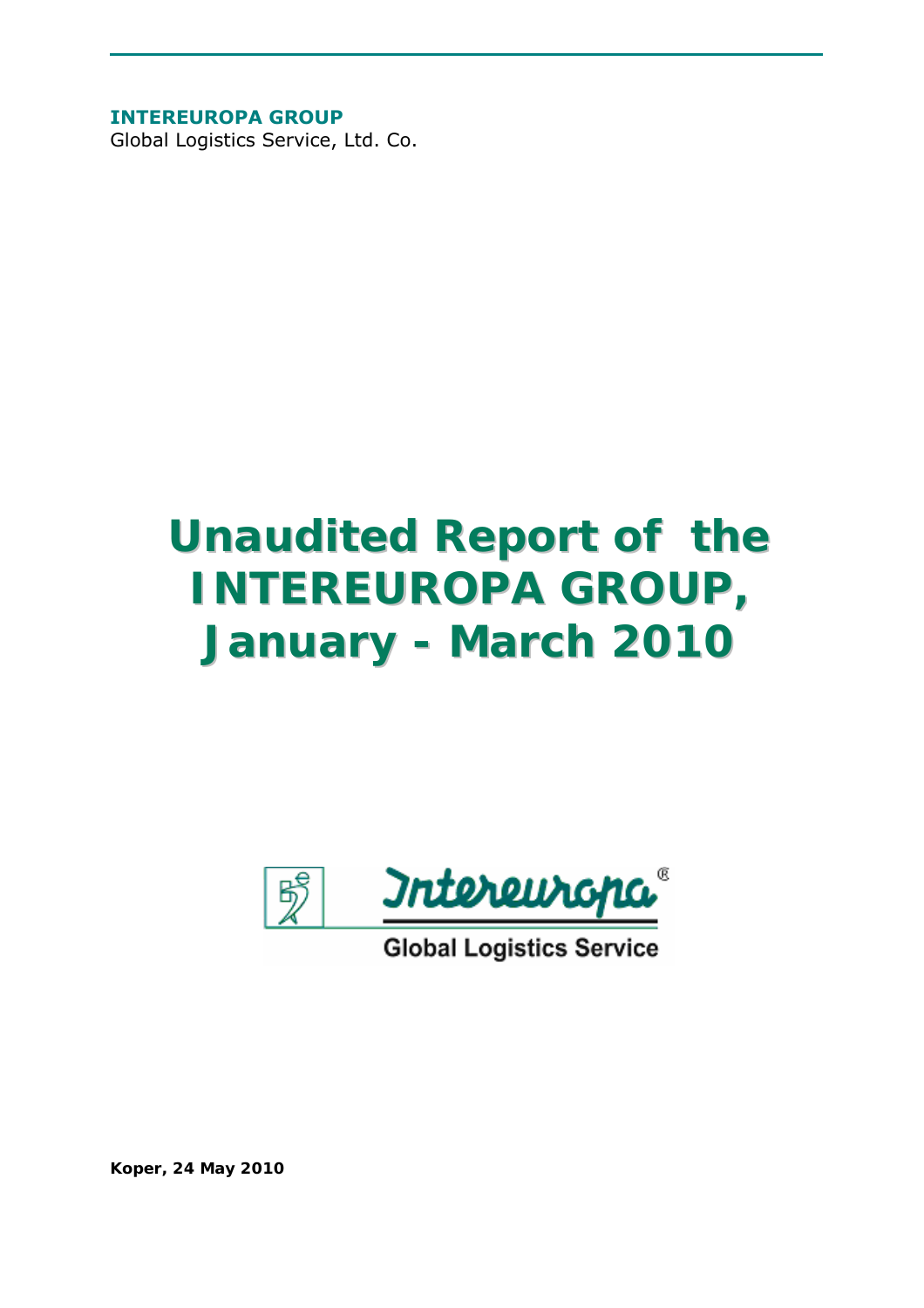The INTEREUROPA d.d. is publishing this Unaudited Report of the Intereuropa Group for January-March 2010, in accordance with the Market in Financial Instruments Act (ZTFI).

The unaudited consolidated and non-consolidated financial statements have been prepared in accordance with the provisions of International Financial Reporting Standards (IFRS).

This Report is available at the Company's registered office at Vojkovo nabrežje 32, 6504 Koper.

The Unaudited Report of the Intereuropa Group for January-March 2010 shall also be published on the web site of INTEREUROPA d.d. www.intereuropa.si on 24 May 2010.

### *C O N T E N T S*

| 3. OPERATION OF THE SUBSIDIARY OOO INTEREUROPA-EAST, MOSCOW 24                      |  |
|-------------------------------------------------------------------------------------|--|
|                                                                                     |  |
|                                                                                     |  |
|                                                                                     |  |
| 1.2. Notes to Unaudited Financial Statements of Intereuropa Group 28                |  |
|                                                                                     |  |
| 2.1. Unaudited Financial Statements of the Company Intereuropa d.d 31               |  |
| 2.2. Notes to the Unaudited Financial Statements of the Company Intereuropa d.d. 32 |  |
|                                                                                     |  |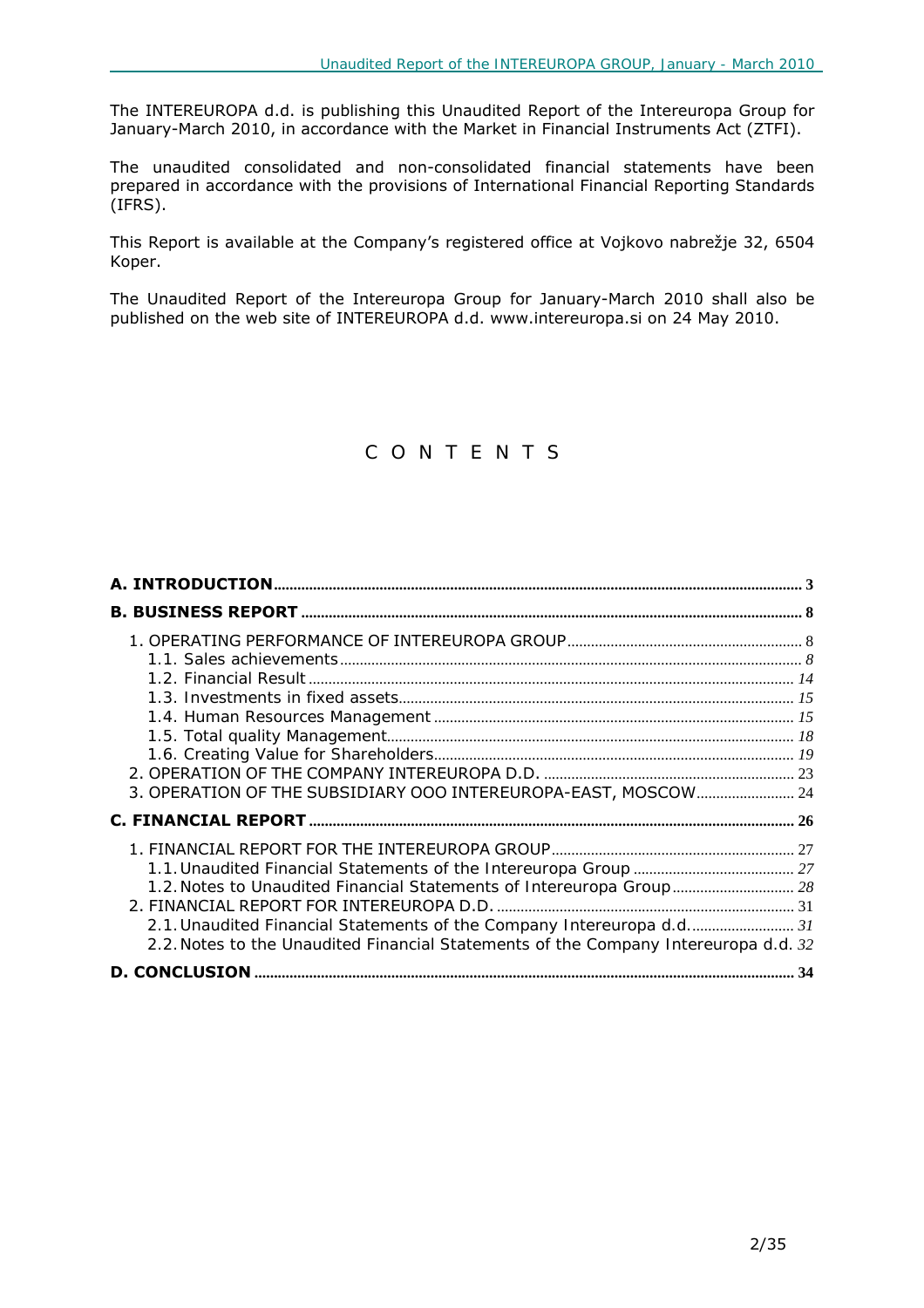# **A. INTRODUCTION**

After the crisis-stricken year 2009, some of the macro economic trends have turned upwards in the past months raising our hope in a gradual recovery of the European economy which would in turn strengthen the goods flows in the territories representing our key geographical markets. In line with the "Strategic business plan of the Intereuropa Group for the term 2010 – 2014'' these are the logistics markets of the SE Europe, the countries of former Yugoslavia, in which we have the highest market shares. At present, the local economies are still struggling with the aftermaths of the global recession which hit them with a slight time deferral.

In the first quarter 2010 Intereuropa generated a sales revenue of  $\epsilon$  44.3 million on the Group level, which was 11 percent behind the sales target. Compared with the sales revenue of the same period a year ago, the sales in the first quarter of the reporting year were 9 percent lower. Thereof, the parent company Intereuropa achieved  $\epsilon$  22.6 million of sales revenues in the comparable first quarter. In terms of the annual plan our result was 9 percent lower, and 16 percent less than in the preceding year. Our activities were directed towards operation optimization and assuring financial stability for the Group. The reporting term was concluded with an operating result of  $\epsilon$  4.4 million and a net profit of  $\epsilon$  6.4 million for the Group, while the Parent Company recorded an operating result of  $\epsilon$ 4.0 million and net profit of  $\epsilon$  1.8 million.

| <b>The Parent Company</b>           | Intereuropa, Globalni logistični servis, delniška<br>družba (Global Logistics Service, Ltd. Co.) |
|-------------------------------------|--------------------------------------------------------------------------------------------------|
| Abbreviated Firm                    | Intereuropa d.d.                                                                                 |
| Country of the Parent Company       | Slovenija                                                                                        |
| Registered Office of the Parent     | Vojkovo nabrežje 32, 6000 Koper                                                                  |
| Company reg. number                 | 5001684                                                                                          |
| Tax ID number                       | 56405006                                                                                         |
| <b>Transaction Accounts</b>         | 03135-1005943869 with SKB banka d.d.                                                             |
|                                     | 04750-0001009045 with Nova KBM d.d.                                                              |
|                                     | 07000-0001069709 with Gorenjska banka d.d.                                                       |
|                                     | 10100-0000006785 with Banka Koper d.d.                                                           |
|                                     | 24203-9002718580 with Raiffeisen Banka d.d.                                                      |
|                                     | 29000-0001836455 with UniCredit banka Slovenija d.d.                                             |
| Entry in the Register of Companies  | Registered with the District Court in Koper, file no.                                            |
| Share capital                       | 1/00212/00<br>32,976,185.11 €                                                                    |
|                                     |                                                                                                  |
| Number of shares issued and paid-in | 7,902,413 no-par value shares                                                                    |
| Shares Listing                      | IEKG shares are listed in the Prime Market of the Ljubljana                                      |
|                                     | Stock Exchange (Ljubljanska borza d.d.).                                                         |
| Managing Board                      | Ernest Gortan, M.Sc., President                                                                  |
|                                     | Tatjana Vošinek Pucer, Procurator                                                                |
| President of the Supervisory Board  | Bruno Korelič                                                                                    |

### **Company Fact Sheet**

| <b>The Intereuropa Group</b>     |                                                                     |
|----------------------------------|---------------------------------------------------------------------|
| Number of employees              | 2,436 employees                                                     |
| Vehicle fleet                    | 505 own trucks and delivery vans                                    |
| Total warehousing area           | 268,959 qm of own warehouse facilities                              |
| Total land area                  | 2,245,601m2 of land                                                 |
| Membership in intl organizations | FIATA, IATA, FETA, FONASBA, BIMCO, IRU                              |
| <b>Quality Certificates</b>      | ISO 9001:2008 Certificate:                                          |
|                                  | Intereuropa d.d.,<br>$\circ$                                        |
|                                  | Intereuropa, logističke usluge, d.o.o., Zagreb,<br>O                |
|                                  | Intereuropa Transport d.o.o., Koper,<br>O                           |
|                                  | Interagent d.o.o.,<br>O                                             |
|                                  | Intereuropa Transport & Spedition, GmbH, Troisdorf<br>O             |
|                                  | Intereuropa RTC d.d. Sarajevo<br>$\circ$                            |
| Own branch network               | Slovenia, Croatia, Serbia, Kosovo, Bosnia & Herzegovina, Macedonia, |
|                                  | Germany, France, Ukraine, Russia, Montenegro, Albania               |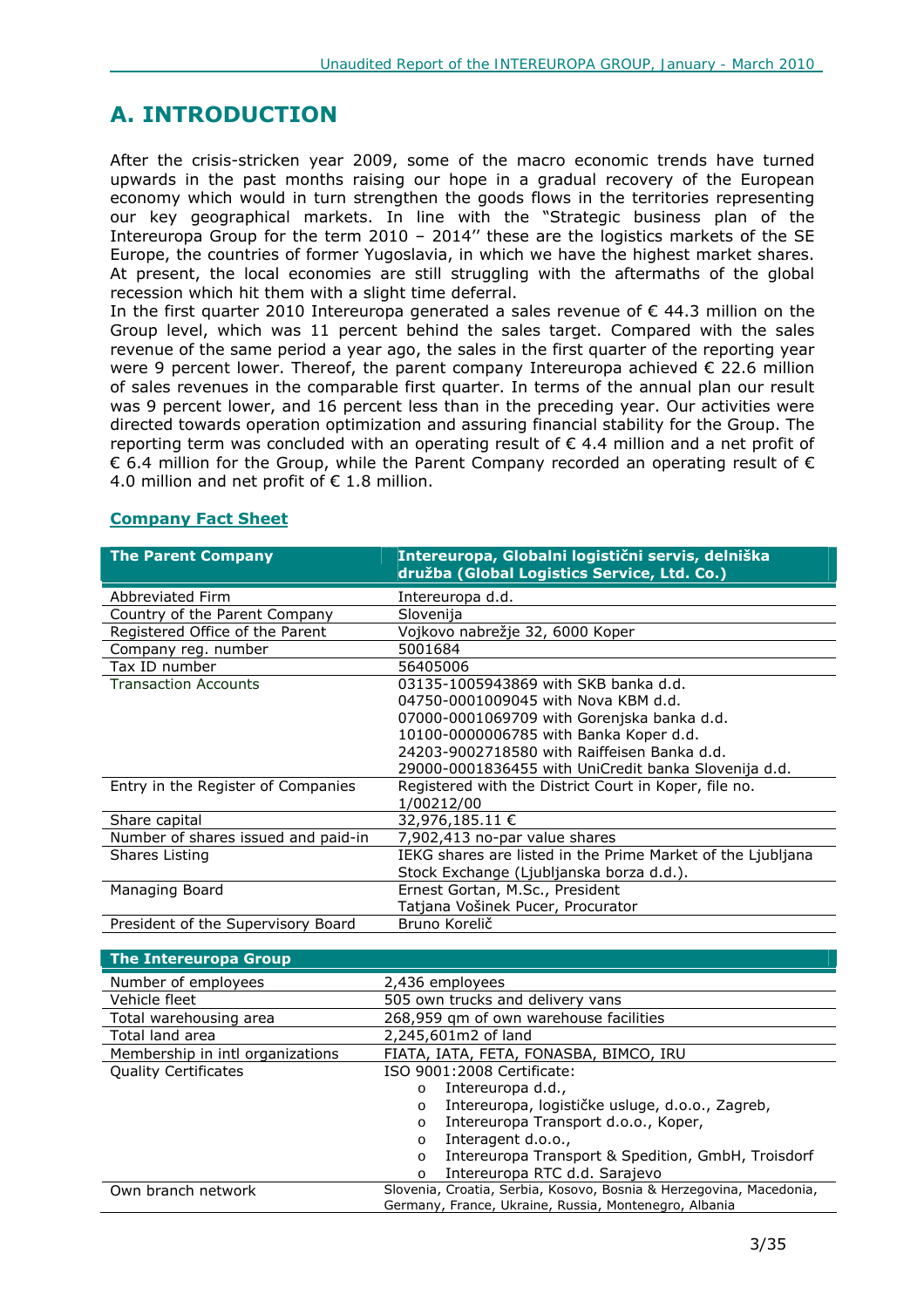### **Major events in the reporting period January – March 2010:**

- On 8 January, the Managing Board filed the expected action for compensation versus the former Managing Board of Intereuropa d.d., in accordance with the respective Resolution adopted by the 21<sup>st</sup>General Meeting regarding the preparation and filing of legal action for compensation of damages.
- On 5 March we sold the property at Šmartinska c.134/b in Ljubljana, in line with the Programme of measures by the Managing Board approved earlier, which envisions the disposal of non-operating assets.
- On 17 March the Supervisory Board was introduced to the ''Strategic business plan of Intereuropa Group for the term 2010 – 2014'', which was prepared by the Managing Board of Intereuropa d.d.
- On 23 March the Managing Board of Intereuropa d.d. as the sole shareholder of the company Intereuropa IT d.o.o. adopted the Resolution approving the Affiliation of the company Intereuropa IT, d.o.o., Koper to the Parent Company Intereuropa d.d.
- In March we joined the formation of a syndicate of five banks in order to reschedule the current short-term loans into long-term loans.

### **Major events after the reporting period:**

- On 19 April the supervisory board and the managing board adopted the "Corporate management policy of Intereuropa d.d.".
- On 29 April Intereuropa has been granted Authorised Economic Operator Status (AEO) which means simplified and faster formal custom procedures for goods delivery.
- On 30 April we publicly announced audited "Annual Report 2009" with the external Certified Auditor's Report and declaration on compliance with the "Corporate Governance Code of Public Limited Companies".
- In April, our maritime shipping agency Interagent d.o.o. signed a new agency agreement with the Chilean container shipping company CSAV (Compania Sud Americana de Vapores) and thus acquired agency for all three shipping companies within the group (CSAV, CSAV Norasia and Libra).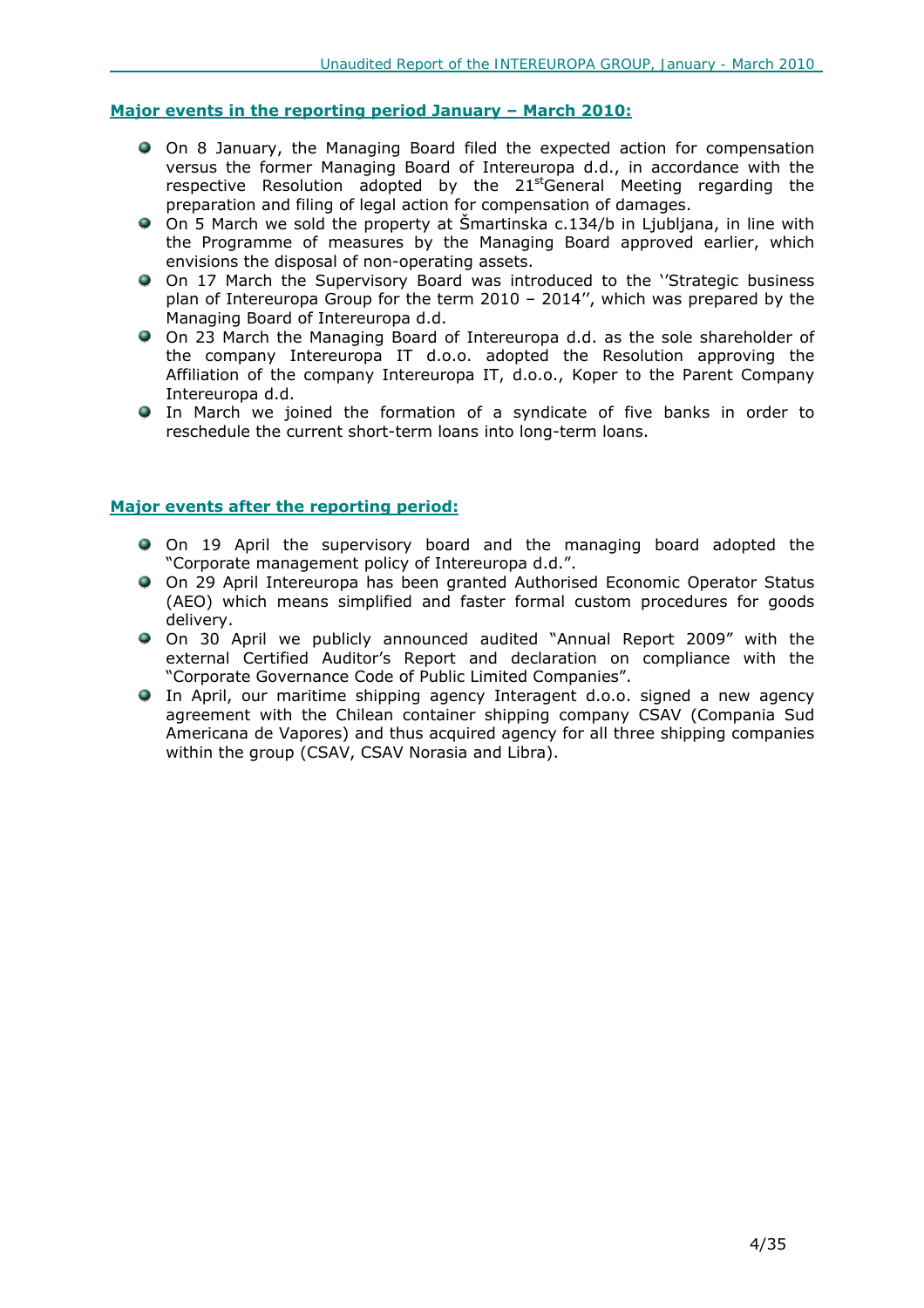### **Strategic objectives of the Intereuropa Group**

#### **Corporate vision**

To become a top-ranked provider of integral logistics solutions.

#### **Mission**

The mission of the Intereuropa Group is to meet the need for logistics services and provide the optimal functioning of supply chains to the complete satisfaction of our customers, while creating added value for shareholders, employees and other stakeholders in a socially responsible manner.

#### **Values**

**Professional attitude towards customers.** Our activities seek to offer optimal solutions for the logistics needs of each and every customer, based on advanced logistics know-how.

**Adaptability and flexibility.** Our services are prompt and tailored to customers' needs. They are based on inventive business solutions and good organization.

**Responsibility.** We are distinguished by a high level of responsibility for all obligations and arrangements undertaken, as well as for both the social and natural environments.

**Team work and respect for co-workers.** The quality of our services is the result of the work of individuals and excellent expert teams. We duly take into account coworkers' knowledge, experience and views.

Our organizational structure and professional competence will enable us to fully realize our competitive advantages:

- $\bullet$  own network of affiliated companies,
- $\bullet$  established partnership network,
- **a** a wide range of different products and our own infrastructure,
- $\bullet$  technically qualified staff.

#### **Strategic goals up to the year 2014:**

- ensure financial stability through divestment, de-leverage, debt rescheduling and effective management of working capital.
- Establish a strategic partnership in the company OOO Intereuropa East, Moscow.
- Maintain and strengthen our position as the leading provider of comprehensive logistics services in Slovenia and the countries of the former Yugoslavia.
- Continuous optimization of processes in all business segments at the Group level and within the consolidated companies.
- Acquire a strategic partner for Intereuropa d.d. that will carry out recapitalization, thus contributing to the Group's financial stability as well as the development of our core business.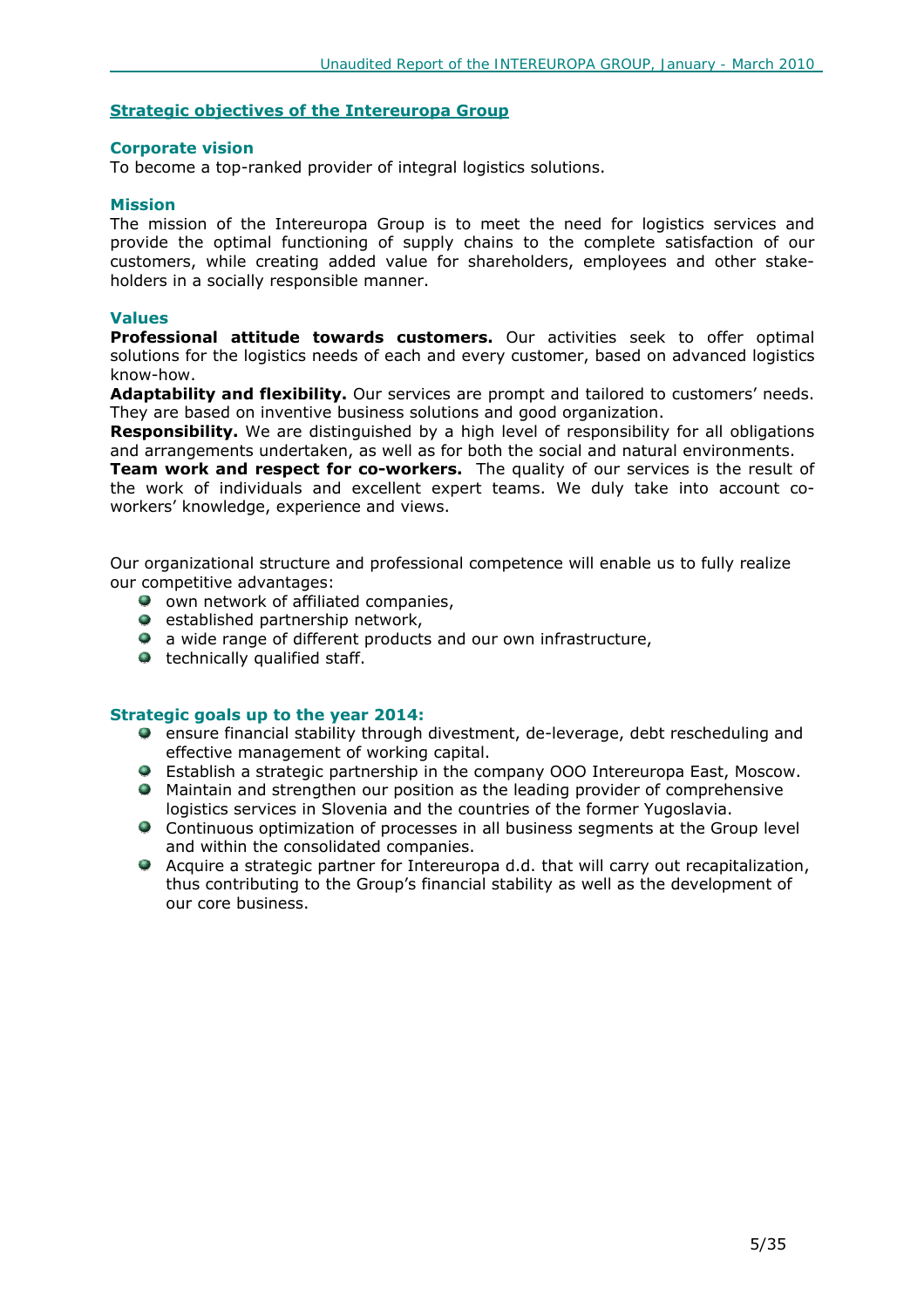### **Business Plan for the year 2010**

#### **Principal baselines of the Business Plan 2010:**

- Economic environment: Estimating that the bottom has been achieved, we do not expect growth yet, but rather the levelling-off on the achieved levels,
- Growth of income is envisioned by increasing the market shares, acquiring new business and customers,
- Current investments in progress have to be completed before expanding any investing activity,
- Own funds from disposal of non-operating assets will be used for debt-reducing in the Parent Company.

### **Key goals for the year 2010:**

- 1. With a focus on increasing the market share and optimizing all the corporate processes, we envision to achieve a sales turnover of  $\epsilon$  200 million, or 5 percent higher than in the preceding year.
- 2. The highest growth is expected in the area Logistics Solutions arising from the envisioned launch of the new storage capacities in Russia, and in Land Transport with the new business acquired.
- 3. The focused cost-cutting process will continue in the Parent Company, primarily addressing the operating costs.
- 4. In the affiliate Intereuropa Transport d.o.o., Koper, we will improve the sales efficiency.
- 5. With cost streamlining and intensified sales combined, we aim to achieve the EBITDA of  $\epsilon$  23.7 million and operating profit of  $\epsilon$  6.7 million.
- 6. Our investing activities will be restricted to the completion of the investments launched in the past, primarily the logistics hub in Chekhov/Moscow, and other necessary investments on a minimal scale for a smooth operation.
- 7. In the Parent Company, deleveraging will start with the disposal of two bigger items of real property.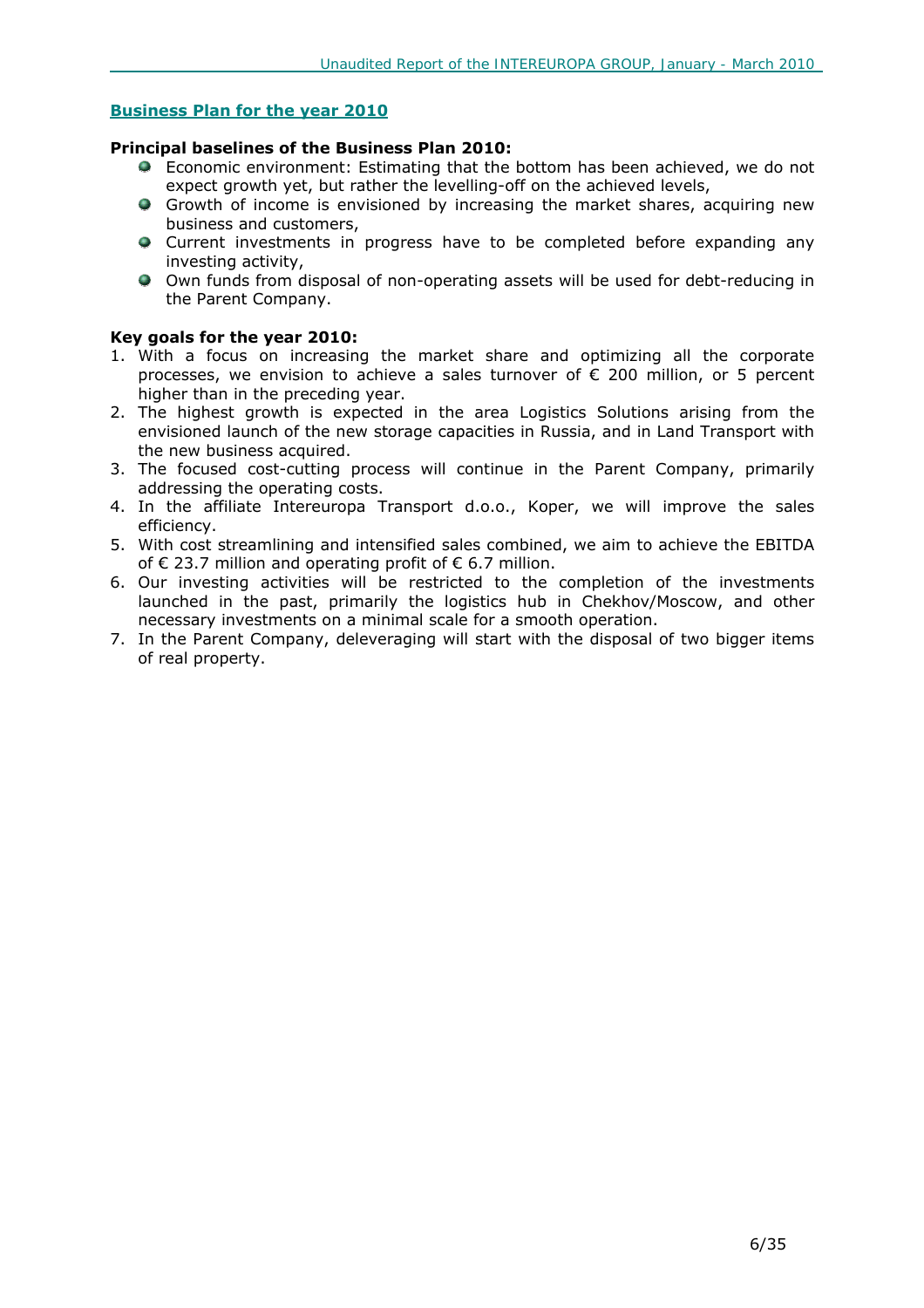





*Figure 1: Organisation chart of the Intereuropa Group as at 31st March 2010*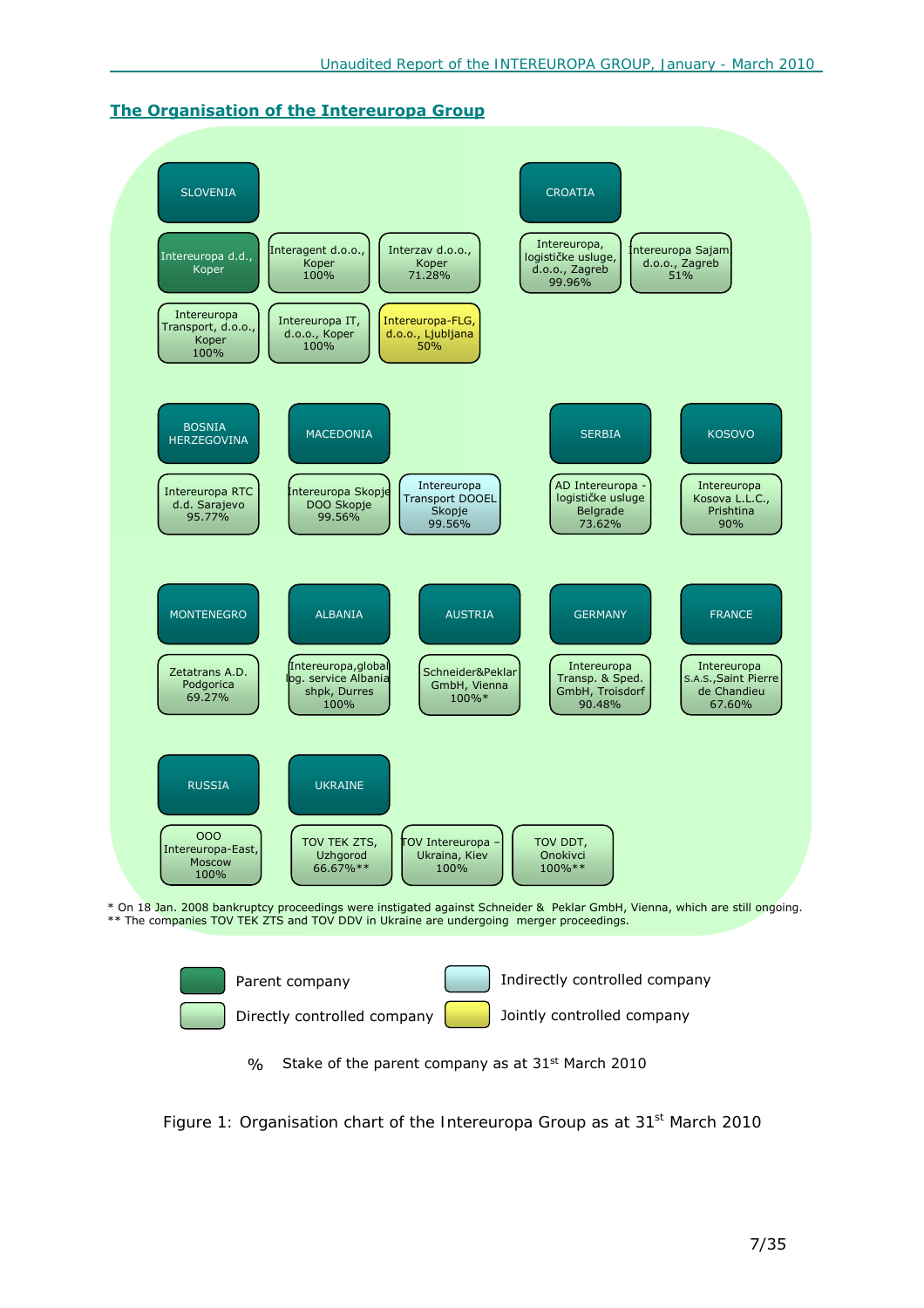# **B. BUSINESS REPORT**

# *1. OPERATING PERFORMANCE OF INTEREUROPA GROUP*

### **1.1. Sales achievements**

### **Economic environment and trends**

The latest forecasts by international institutions and the recent short-term indicators confirm the expectations of a rather slow and insecure recovery. In January, the shortterm indicators varied: while the growth of industrial output in Europe continued, the indicators for the construction industry and trade were still declining. The economic sentiment indicators are improving, most of the major indicators achieved the prerecession levels in March.

However, in Slovenia the levels of short-term indicators did not reveal any accelerated recovery at the beginning of this year. The economic improvement in the second halfyear 2009 resulted from higher exports of goods and increased industrial output in processing industries. In December, the commodity exports declined and remained on the same level in January as well, while the output of processing industries recorded a worse fall in January. The slow recovery during the first quarter of the current year was mirrored in the economic climate indicator, which has remained practically on the same level.

The downturn in commodity exchange in the last quarter 2009 was levelled off by the growing exports of road vehicles. In that period, the values of commodity exchange indicators by country and product were partly attributable to the effects of the base, and partly to the emerging improvements. The last quarter 2009 saw higher exports of road vehicles, after more than one-year's shrinkage, and the drop in exports of all other goods lost its intensity. The measures adopted in certain European countries, granting subsidies for the purchase of new vehicles, had a favourable effect on the gradual improvement of Slovenia's industrial output and exports of vehicles.

|                  |          | <b>Growth of ind.</b><br>Inflation,<br><b>GDP</b> growth,<br>prod., in %<br>in $%$<br>in $%$ |                          | <b>Exports growth,</b><br>in $%$ |         | Imports growth,<br>in $\%$ |          |                         |          |                         |
|------------------|----------|----------------------------------------------------------------------------------------------|--------------------------|----------------------------------|---------|----------------------------|----------|-------------------------|----------|-------------------------|
| <b>Countries</b> | 2009     | <b>Forecast</b><br>2010                                                                      | 2009                     | <b>Forecast</b><br>2010          | 2009    | <b>Forecast</b><br>2010    | 2009     | <b>Forecast</b><br>2010 | 2009     | <b>Forecast</b><br>2010 |
| <b>EU 27</b>     | $-4.2%$  | 0.8%                                                                                         | $-14.0%$                 | 2.7%                             | 1.0%    | 1.8%                       | $-12.3%$ | 5.0%                    | $-12.1%$ | 3.4%                    |
| Slovenia         | $-7.8%$  | 0.6%                                                                                         | $-16.9%$                 | 2.0%                             | 1.8%    | 1.3%                       | $-15.6%$ | 4.3%                    | $-17.9%$ | 4.1%                    |
| Croatia          | $-6.0%$  | $-1.0%$                                                                                      | $-9.2%$                  | $0.0\%$                          | 2.4%    | 2.3%                       | $-20.3%$ | 1.1%                    | $-25.7%$ | 2.6%                    |
| BiH              | $-3.0%$  | $-1.0%$                                                                                      | $-11.5%$                 | 7.3%                             | $-0.4%$ | 1.6%                       | $-17.6%$ | 3.0%                    | $-24.2%$ | $-1.0\%$                |
| Macedonia        | $-2.0%$  | $0.0\%$                                                                                      | $-7.7%$                  | 0.0%                             | $-0.8%$ | 1.9%                       | $-32.3%$ | 2.5%                    | $-26.4%$ | 5.6%                    |
| Serbia           | $-2.9%$  | $0.0\%$                                                                                      | $-12.1%$                 | $0.0\%$                          | $8.1\%$ | 4.8%                       | $-19.7%$ | $0.0\%$                 | $-28.0%$ | 0.0%                    |
| Russia           | $-7.9%$  | 3.5%                                                                                         | $-10.8%$                 | $3.0\%$                          | 11.7%   | 7.0%                       | $-39.1%$ | 3.0%                    | $-36.4%$ | 2.0%                    |
| France           | $-2.2%$  | 1.3%                                                                                         | $-3.1\%$                 |                                  | $0.1\%$ | 1.2%                       | $-11.2%$ | 4.2%                    | -9.7%    | 3.3%                    |
| Ukraine          | $-15.1%$ | 3.7%                                                                                         | $-21.9%$                 | 3.0%                             | 15.9%   | 9.2%                       | $-43.4%$ | 6.1%                    | $-49.1%$ | 6.6%                    |
| Germany          | $-5.0\%$ | 1.3%                                                                                         | -7.1%                    | 5.0%                             | $0.1\%$ | 0.9%                       | $-14.2%$ | 4.4%                    | -8.9%    | 0.5%                    |
| Kosovo           | 4.0%     | 4.8%                                                                                         | ٠                        | $\overline{\phantom{a}}$         | $-2.4%$ | 1.5%                       | $-18.1%$ |                         | $-1.5%$  | -                       |
| Montenegro       | $-7.0\%$ | $-1.7%$                                                                                      | $-32.2%$                 | $0.0\%$                          | 3.6%    | $-0.6\%$                   | $-33.5%$ | 2.0%                    | -34.6%   | $-10.0\%$               |
| Albania          | 2.8%     | 2.3%                                                                                         | $\overline{\phantom{0}}$ | 5.0%                             | 2.2%    | 3.5%                       | $-14.0%$ | 20.0%                   | $-12.0%$ | 13.0%                   |

### *Table 1: Economic environment of the Intereuropa Group*

(-) no data available

SOURCES: Eurostat ec.europa.eu/eurostat IMF, World Economic Outlook, April 2010, October 2009 European Economic Forecast – Spring 2010, EK, May 2010 ec.europa.eu/economy\_finance Urad RS za makroekonomske analize in razvoj www.umar.si Statistični urad republike Slovenije<br>Croatian Bureau of Statistics<br>Www.dzs.hr Croatian Bureau of Statistics www.dzs.hr Agencija za statistiku Bosne i Hercegovine<br>
State Statistical Office, Republic of Macedonia 
www.stat.gov.mk State Statistical Office, Republic of Macedonia Statistical Office of the Republic of Serbia www.statserb.sr.gov.yu<br>
Federal State Statistics Service. Russian Federation www.gks.ru Federal State Statistics Service, Russian Federation National Institute of Statistics and Economic Studies, France www.insee.fr<br>State Statistics Comittee of Ukraine www.ukrstat.gov.ua State Statistics Comittee of Ukraine www.ukrstat.gov.ukrstat.gov.ukrstat.gov.ukrstat.gov<br>Federal Statistical Office, Germany www.ukrstat.gov.ukrstat.gov Federal Statistical Office, Germany www.destatis.de Statistical Office of Kosovo www.ks-gov.net/ESK Statistical Office of Montenegro www.monstat.org Institute of statistics, Albania www.instat.gov.al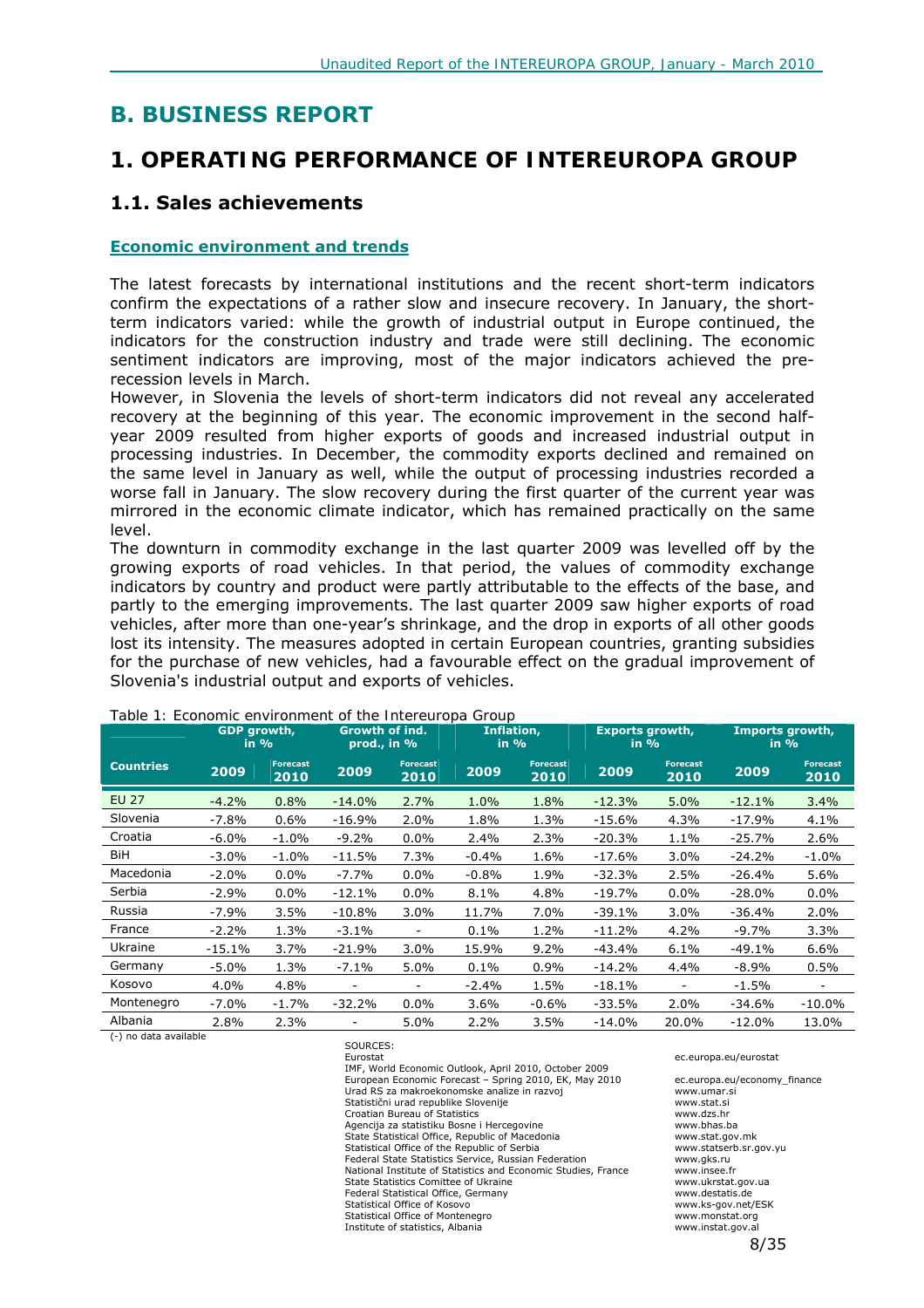### **Sales Revenue of Intereuropa Group**

The sales turnover recorded in the Intereuropa Group in the reporting period was  $\epsilon$  44.3 million, 11 percent below the sales target. Compared with the same period a year ago, the sales turnover was 9 percent lower. However, if a part of the UPS product sales (Intercontinental Transport) achieved in 2009 was excluded for the sake of comparison, the overall fall in income would come to 5 percent.

Among all business areas, Land Transport was best performing and it also held the highest share in the sales revenue structure of the Group. Although it exceeded the last year's achievement by 6 percent, it was still 6 percent behind the plan. The highest decline from the preceding year's comparable term was recorded in the sales revenues of Intercontinental Transport (-34 percent), resulting from the severe fall in the handling and transportation of automobiles, as well as the decline in the UPS product. If the impact of the latter was eliminated from the year 2009, the downturn would stop at 24 percent.

*Table 2: Sales revenues of the Intereuropa Group by area of operation, in thousand €* 

| Business area                     | Jan-Mar<br>2010 | <b>Structure</b> | <b>Index</b><br>$2010$ /plan | <b>Index</b><br>2010/2009 |
|-----------------------------------|-----------------|------------------|------------------------------|---------------------------|
| Land Transport                    | 26,616          | 60%              | 94                           | 106                       |
| Logistics Solutions               | 6,121           | 14%              | 85                           | 90                        |
| <b>Intercontinental Transport</b> | 10,263          | 23%              | 78                           | 66                        |
| <b>Other Services</b>             | 1,321           | 3%               | 96                           | 97                        |
| <b>TOTAL</b>                      | 44,321          | 100%             | 89                           | 91                        |

*Table 3: Sales revenues of the Intereuropa Group by geographical area, in thousand €* 

|                  | Jan-Mar<br>2010 | <b>Structure</b> | <b>Index</b><br>$2010$ /plan | Index<br>2010/2009 |
|------------------|-----------------|------------------|------------------------------|--------------------|
| EU Member States | 29,265          | 66%              | 94                           | 88                 |
| Non-EU Countries | 15,056          | 34%              |                              | 96                 |
| <b>TOTAL</b>     | 44,321          | 100%             | 89                           | 91                 |

Note: Data comprise sales revenues by geographical area according to head-office of companies in the Group.

Two thirds of the sales revenue was achieved in the EU-part of the Group, with the parent company Intereuropa d.d. as the main player. Our customers are located all over the world. The highest share in the revenue structure is held by customers from Slovenia and other EU Member States. That share has been growing and came to 60% in the reporting period. Customers from Croatia and other parts of the former Yugoslavia prevail among other customers, followed by Russian customers. Compared to the same term 2009, we recorded growing trends in the demand in Slovenia, Austria, Kosovo and France, while the worst fall was seen in Russian customers.

| Table 4: Sales revenues of the Intereuropa Group by geographical area, in thousand $\epsilon$ |
|-----------------------------------------------------------------------------------------------|
|-----------------------------------------------------------------------------------------------|

|    |                        | Jan-Mar<br>2010 | <b>Structure</b> | <b>Index</b><br>2010/2009 |
|----|------------------------|-----------------|------------------|---------------------------|
|    | Slovenia               | 15,638          | 35%              | 99                        |
|    | Croatia                | 7.271           | 16%              | 91                        |
| 3  | Russia                 | 1,609           | 4%               | 30                        |
| 4  | Bosina & Herzegovina   | 1,637           | 4%               | 86                        |
| 5  | Serbia                 | 865             | 2%               | 76                        |
| 6  | Montenegro             | 1,199           | 3%               | 69                        |
|    | Other countries        | 16,102          | 36%              | 99                        |
| 7a | Other EU member states | 10,882          | 25%              | 93                        |
| 7b | Other countries        | 5,220           | 12%              | 117                       |
|    | <b>TOTAL</b>           | 44,321          | 100%             | 89                        |

Note: Data comprise net sales revenues by geographical area according to customer's head-office.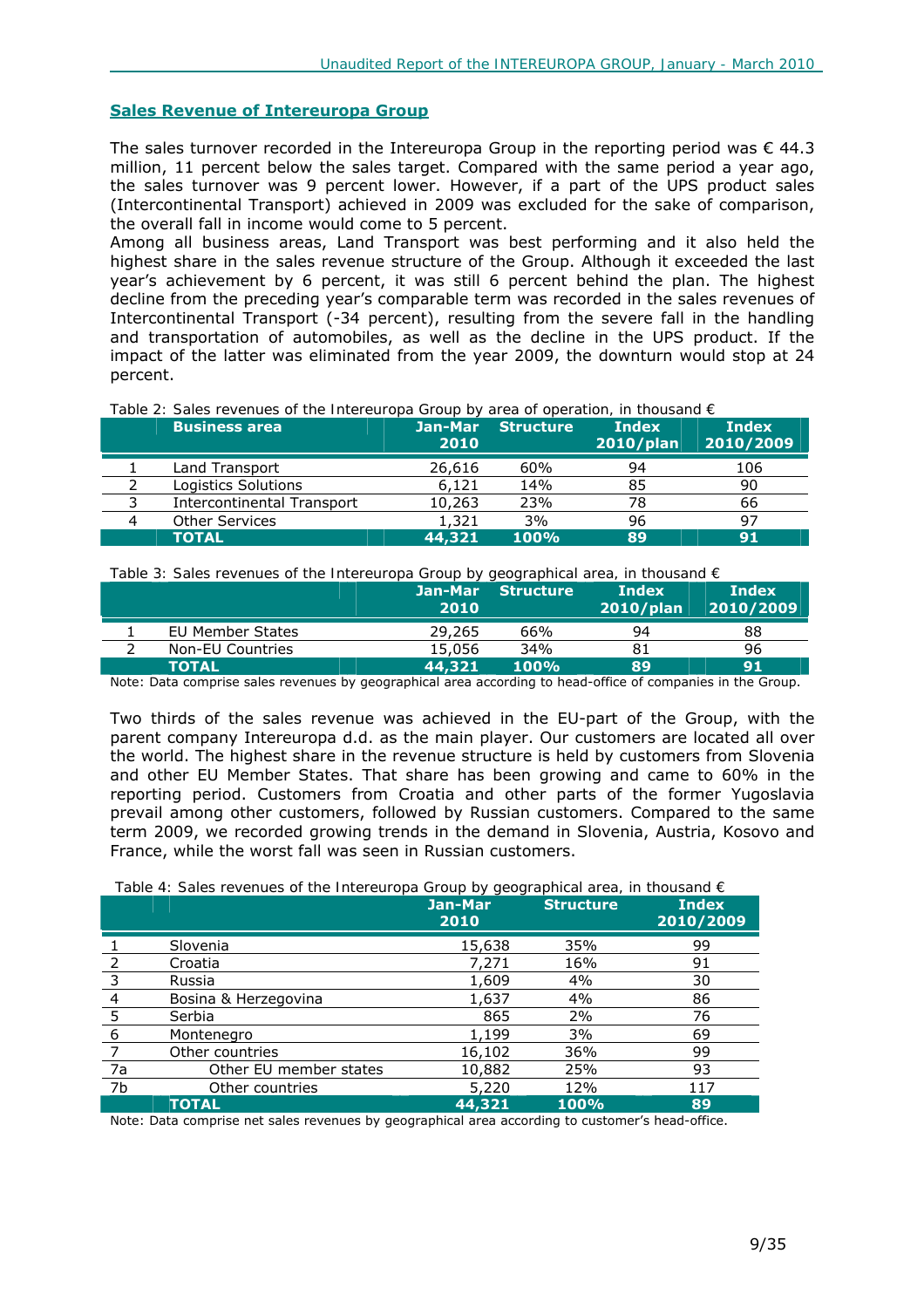### **LAND TRANSPORT**

The Land Transport Area contributes 60 percent of the sales revenue of the Group. Though the planned sales revenue was not achieved (-6 percent) in the reporting term, the result was 6 percent above the comparable preceding year's term. Another positive indicator is that the sales target for March was exceeded, too. At the beginning of April we performed the test run of the new information solution and saw that the solution did not achieve the full range of all functionalities yet.

The volume of the **Groupage Services** was growing (+1 percent over the plan and +10 percent over the preceding year).

Intereuropa d.d. prevails with 86 report in the sales revenue structure for the Groupage services, and it has exceeded the sales target in the reporting period. The plan was also surpassed by the affiliate in Kosovo, while all other companies in the Group have not achieved the targets. The recession has also brought about much tougher competition in the market, which reflects in having to do more for a smaller earning. The market also shows a positive trend in the rising volume of consignments shipped within our groupage services. The number of consignments has risen, too, but the margin declines due to strong competition.

In the second half-year we plan to intensify our sales activities and seek synergy effects in the Group.

**Express Delivery Service** was marked by underachievement of planned revenues in all companies offering this product in the Group. The worst setback was recorded in Croatia, where two thirds of sales revenue is generated in this product. The Slovenian part stands for almost one quarter of the sales turnover and has surpassed the result of the preceding year.

In **Road Transport**, we exceeded the plan by 1 percent and outstripped the last year's quarterly results by 16 percent. The majority of sales revenue in the road transport product is contributed by the company Intereuropa Transport d.o.o., which did not achieve the plan (-8 percent) in the reporting term. The better performing companies Intereuropa d.d., Intereuropa Logističke usluge, d.o.o. Zagreb, Intereuropa RTC d.d. Sarajevo and Intereuropa Transport & Spedition GmbH, Troisdorf exceeded the plan. In the Parent Company Intereuropa d.d. we recorded an increased volume of operations in our business unit Dravograd, and favourable results from the introduction of a central purchasing department. This year has brought higher fuel prices, which triggers increased direct costs. As a result of increasing volume of goods flows in the market, the freight rates of sub-contractors have risen. Only Intereuropa East, Moscow was underperforming, having realized only 40 percent of the plan.

The **Customs Services** product was below the planned sales revenue (-10%) on the Group level, and below the last year's level, too. The Border Despatch product, on the other hand, has exceeded the plan by 25 percent and the last year's quarterly turnover by 35 percent. Also Intereuropa d.d. surpassed the sales target, primarily on account of the business unit Dravograd. Our companies in Croatia, Bosnia and Herzegovina, and Serbia did not achieve the plan. In absolute terms, the company Zetatrans Podgorica (Montenegro) saw the greatest setback behind the plan. The reasons range from a fall in the volume of declarations and slashed prices due to competition in the market. The plan was outstripped by the companies in Prishtina (Kosovo) and Skopje (Macedonia).

Our **Railway Transport** product was underperforming in the first quarter of this year, mostly due to non-realization of the planned activities in the subsidiary Intereuropa East, Moscow. The company Intereuropa FLG d.o.o, which is specialized in the organization of railway transport, surpassed the sales plan by 16 percent.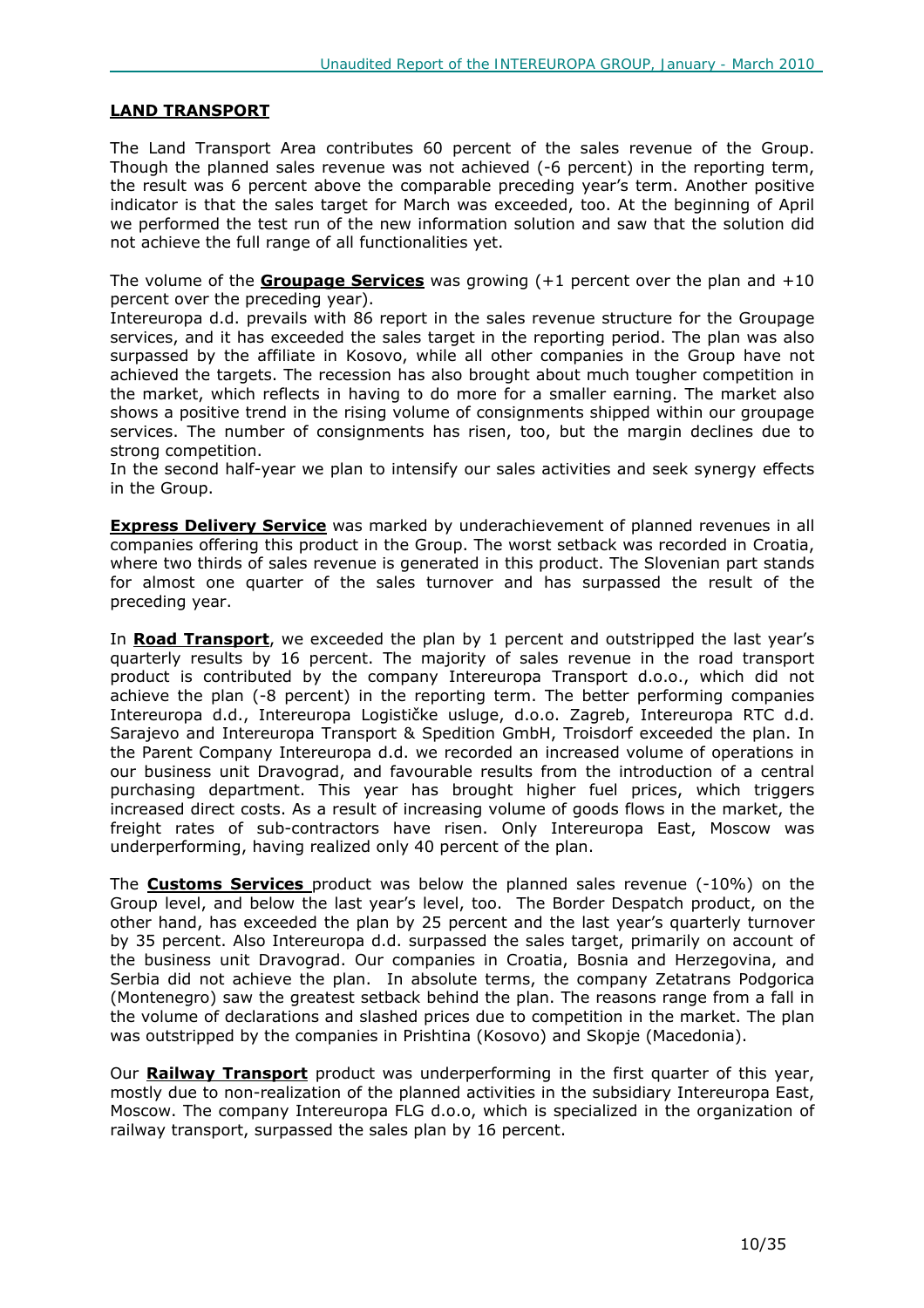### **LOGISTICS SOLUTIONS**

The sale of services in this segment amounted to  $\epsilon$  6.1 million, which represents 14 percent in the sales revenue structure.

The income earned from the sale of Logistics Solutions was 10 percent lower than in the last year's first quarter. That can be attributed to the shrunken sales in two key markets, i.e. Slovenia and Croatia, which have most strongly exposed to the unfavourable economic trends. Both these markets that represent more than 80 percent in the sales of this business segment recorded a downturn in sales revenue. The main reasons for that outcome range from the loss of business – cancellation from some key customers and decreased volume of sales in most small-scale customers who were hit by slashed goods flows, which resulted in lower volume of inventories and shorter storage times. In Slovenia, the business unit in Dravograd, which acquired a new major customer and operates on four locations, has contributed most to the sales revenue. The sales revenue has also risen thanks to some other customers.

We perceived a considerable fall on the demand side for logistics solutions in other countries in which our Company operates warehouses. In Montenegro, which represents 5 percent in the sales structure of this product, the sales were down by 19 percent, and in Serbia (with 4 percent in the sales structure) even worse, by 20 precent. The storage capacities in both countries are filled by the goods of their current customers, however, the low turnover of inventories due to adverse economic situation affected the sales result of both companies.

The sales result was 15 percent below the plan. The effects of the crisis are still strongly felt in the markets of the former Yugoslavia and are expect to continue in most of these regions until the end of this year (Croatia, Bosnia and Herzegovina, Serbia). Concurrently, strong pressure to reduce our rates comes from the customers, who are aware of the current surplus of the capacities which suddenly occurred in these strategic markets.

In Slovenia, the Managing Board resolved to dispose of the warehouse facilities in Sežana and Ljubljana, so we stopped offering these storage capacities and as a result, the turnover fell considerably in the business unit Ljubljana. The warehouse facilities in Russia that have not been activated yet increase the setback behind the planned sales result for the reporting period.

Intense commercial activities on larger logistics projects are carried out in individual organizational units in Slovenia, the results of which are expected in the second half-year 2010.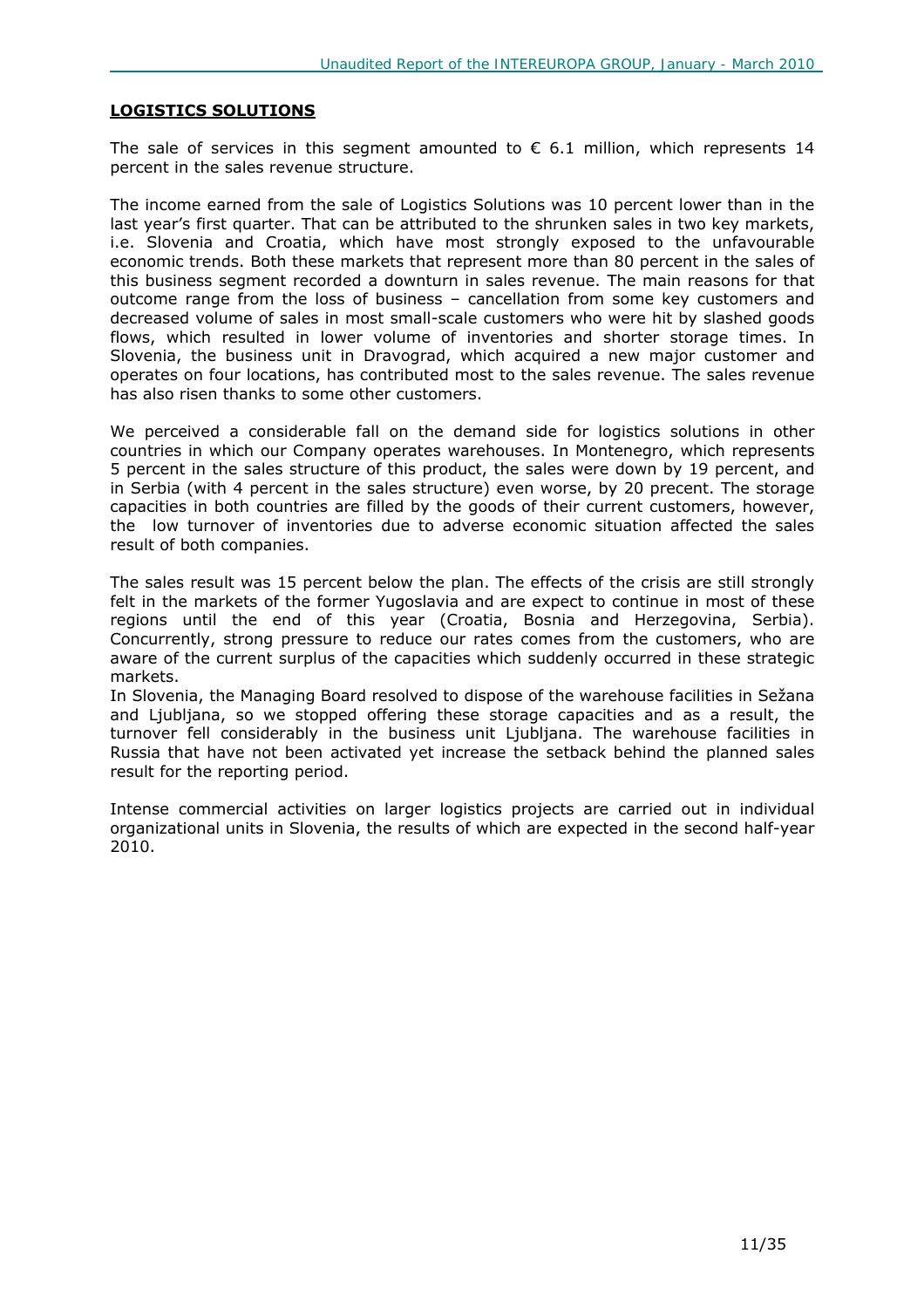### **INTERCONTINENTAL TRANSPORT**

In this segment, we achieved  $\epsilon$  10.3 million of sales revenue, which is 23 percent in the total sales structure of the Group. The setback behind the plan in our car-handling product resulted from the global downturn in the automotive industry; moreover, the higher concentration of competitors in the maritime container shipping market has rendered the market even more difficult. The variance from the sales plan was recorded in all the companies of the Group, attributable to the aggravating financial crisis in the region and to our involvement in the global logistics flows, which were much more exposed to recession.

Our operations in this segment were very good in the first quarter of this year. In addition to some new customers for containerized transport, some our traditional clients are faced with severe financial difficulties or downturn in volume of operations respectively.

#### **Sea-freight**

Our sea-freight segment has remained 5 percent behind the sales targets, on the Group level and was below the plan also in Slovenia. The result achieved in line of business is very important for the Slovenian part of the Group which contributes as much as 91 percent of the total revenue hereof, and is therefore the underlying platform for seafreight services. We were doing very well in conventional cargo and surpassed the plan by 6 percent. Another successful lines were the undercooled shipments of fruit and vegetables from the Near East, and the liquid cargo shipments.

Behind the target was our RO-RO product and the container business in general: here, our underachievement was most visible in all companies of the Group except the Ukraine, thanks to our good cooperation with the partner Ecu Line, who doubled our sales target. The Ro-Ro product has reflected the adverse situation in the competitiveness of the Ro-Ro service Koper-Durres (Albania) and vice versa, because the shipowner does not offer any competitive terms, unlike in the shipments in land transport. That further reflects in the variance from the targets. Non-achievement of target turnover is further estimated for the second quarter of this year.

In Intereuropa d.d. we estimate that our Sea-freight product will remain promising mainly in the conventional cargo. Having realized certain new businesses involving containers, and the new prospects in cigarette transports, we envision a growth of income also in containerized shipping. Furthermore, the newly founded franchise outlet of the LCL operator ECU Line Slovenia (since April) promises an improved consolidation service via Koper. In the full container load segment (FCL), we will endeavour to liaise with the ''house'' container service provider CSAV and its newly established liner service from the Far East to Koper. This shipowner is represented in Slovenia by our shipping agency Interagent d.o.o. Our affiliated companies will intensify their marketing activities aiming to acquire new customers. We have arranged for internal workshops and joint visitations to our major customers on the level of the Group. We will continue with the Group-based approach in arranging for more favourable purchasing terms with the key shipowners and partners (M+R Spedag, Hellmann, Yusen and CASA China).

Our conventional cargo has prospects for improving the liquid cargo and bulk cargo business. The new prospects are expected to be operative in the second half-year, by the end of the year.

### **Car logistics**

This segment is still caught in the underachievement of targets. Car logistics continues to be affected by the global crisis which overwhelms our customers, too. The turnover of vehicle imports bound for Russia was slashed and reflects on our operations in Russia as well. In Slovenia we recorded a setback at the level of approximately one third behind the plan, although some our customers maintained their volumes in the region and recorded positive trends. We acquired some new customers and goods flows for the East European market and were able to replace some deficit of other customers.

The ample underachievement of 40 percent relates to the operation of the Chekhov Car Terminal: we recorded a considerably lower volume of vehicle storage in the first two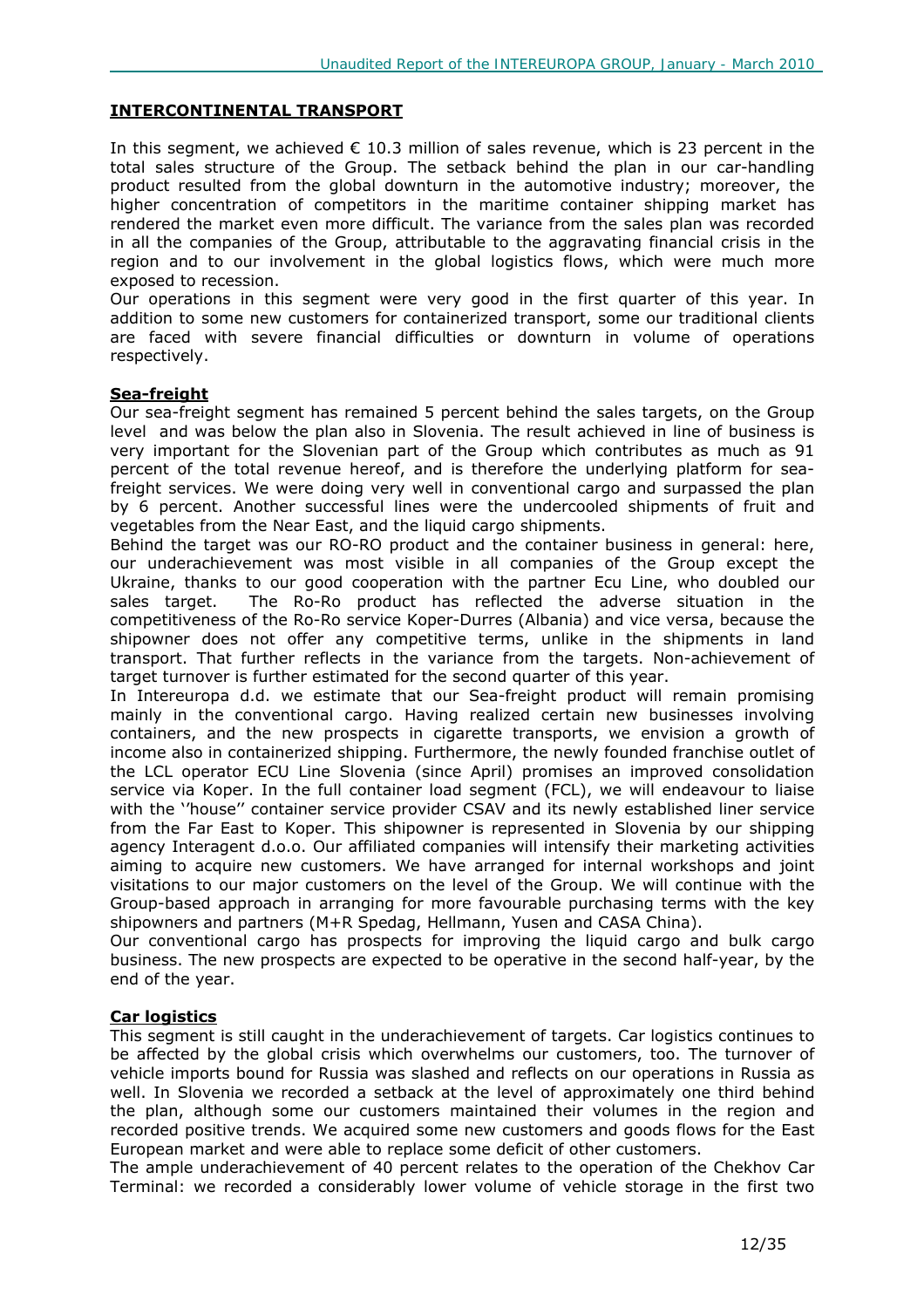months. That had a bearing on less income earned from storage and handling. Despite a lower volume of operations we exceeded the last year's quarterly figures by 3 percent.

We expect better performance of the Car Terminal in Russia in the second quarter of the year, based on the forecasts from our customers. We have signed a new two-year contract with a customer and achieved a rise in the storage rates despite adverse situation in the market. Negotiations with the GM have begun in the second quarter, for operations in Chekhov, under a new three-year tender for the term 2011-2013, which is material for further operations of the car terminal in Chekhov. Concurrently we are negotiating cooperation with new potential customers dealing in automotive logistics, envisioned for the second half-year.

In Slovenia we will be working on the business via the Port of Koper, involving the transportation of cars by land to hinterland land terminals. Furthermore, we will proceed with promoting our storage services in Koper, Logatec, Beograd-Dobanovci (Serbia), Podgorica (Montenegro) and Chekhov.

### **Shipping Agency**

The sales revenue of  $\epsilon$  176 thousand was achieved in our Shipping Agency product (the company Interagent d.o.o.). However, that result was still 15 percent behind the target. Our Port Agency Service represented the same number of ships as before (70), but the targets could not be achieved. The worst fall was recorded in car carriers. Interagent d.o.o. remains to be the leading shipping agent in terms of the number of ships represented in the Port of Koper. Our Chartering Department was doing very well, thanks to the favourable season for salt transports. Our negotiations with the shipowner CSAV on the line were successful and we acquired the agency for all the three shipowners in the Group The agency commences with April, with the liner service from Koper to the Far East. Accordingly, we expect to improve our income from the liner service for the second quarter of this year.

### **Air-freight**

Our Air-freight product in the Slovenian part of the Group was developing in line with expectations. The underachievement of 12 percent below the plan was expected, as the first quarter is traditionally the weakest in the yearly cycle. On the Group level, the sales in the Airfreight product were 14 percent below the plan, which is not surprising either. Our units in Belgrade and Montenegro were performing within the plan. On the contrary, our business unit in Kosovo which was doing excellently last year, achieved the plan only to 62 percent and remained 27 percent below the comparable term a year ago.

We have retained our traditional customers and acquired some new extraordinary transport assignments. This trend will be followed in the second quarter of this year.

We have observed a considerable non-availability of high-value cargo, which is normally carried by air. The rising sea-freight rates have stopped the migration of air-freight shipments to sea-freight consolidated container shipments, so we hope to achieve the targets in the second quarter of the year and to fulfil the planned result on the yearly level.

### **UPS**

This year, the **UPS** product is only offered in Bosnia and Herzegovina. In the reporting quarter we achieved 10 percent higher sales revenues than last year, but were still 2 percent below the plan. Similar trends are expected to continue in the second half-year, possibly with a slight improvement that would bring us closer to the planned results.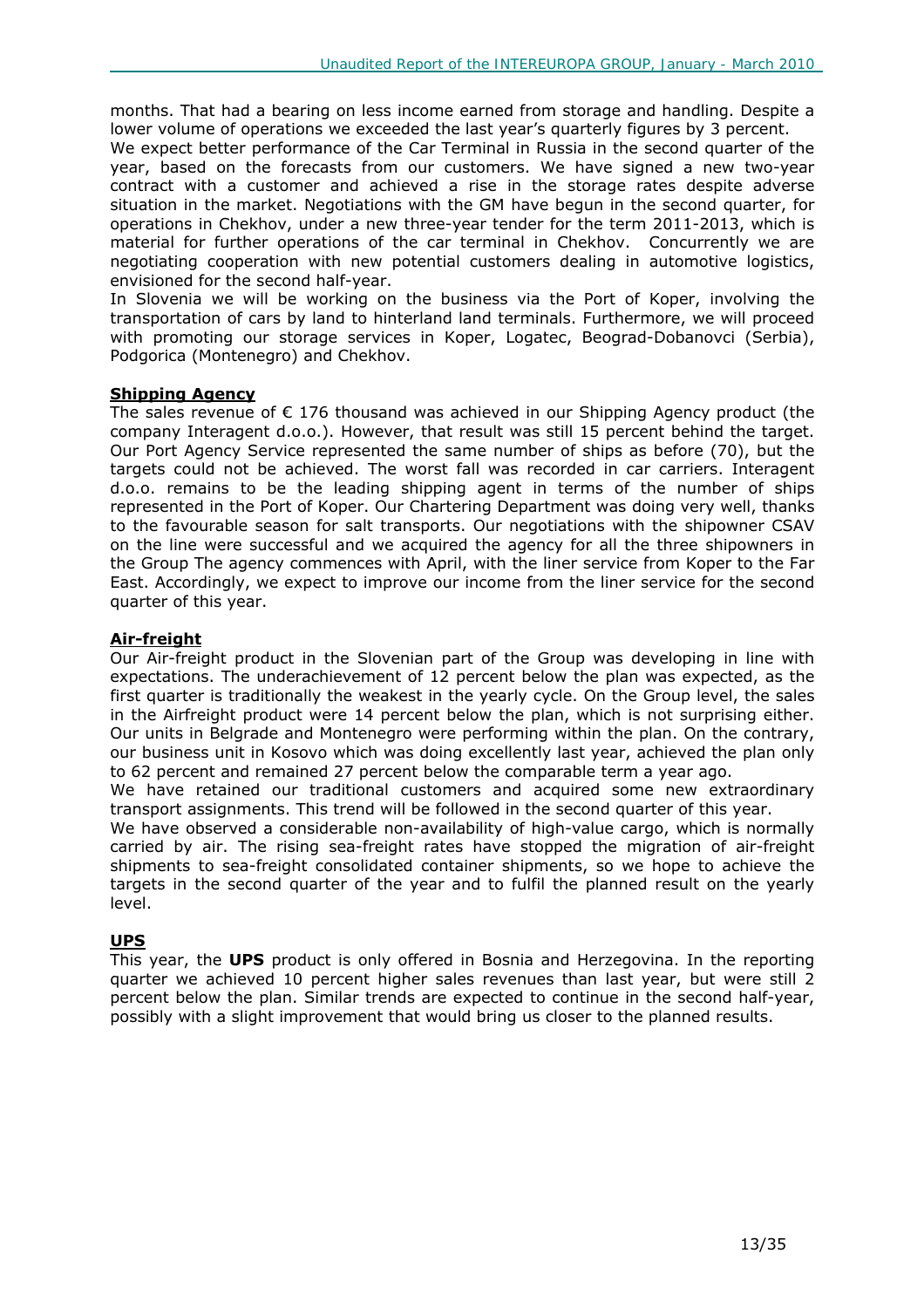### **1.2. Financial Result**

In the first quarter of the year 2010 the Group achieved **€ 8.0 million** as **Earnings Before Interest, Tax, Depreciation and Amortisation** (EBITDA), and exceeded the planned result by 24 percent. An essential bearing on the result achieved was the sale of the property at Šmartinska cesta in Ljubljana ( $\epsilon$  3.7 million). If we exclude this one-off transaction and the disposal of fixed assets in the first quarter of the year 2009, the resulting EBITDA is 6 percent lower.

On the Group level, the **operating result** at the end of the reporting period came to **€ 4.4 million** and was twice higher than the plan. The difference is much bigger if compared with the operating result of 2009; if the proceeds from the disposal of fixed assets were excluded, the operating profit would be 41 percent higher than a year ago. If we further excluded the part of operations of the UPS product from the operating result 2009, the operating profit would be  $\epsilon$  0.7 million higher and 66 percent ( $\epsilon$  +0.3 million) better than in the same term 2009, on the Group level.

The **Financing profit or loss** for the reporting period came to **€ 4.7 million**. Among the financial revenues of  $\epsilon$  7.8 million we recorded foreign exchange gains in the amount of  $\epsilon$ 7.0 million (the company Intereuropa East, Moscow). The periodical financial expenses of the Group were at the level of  $\epsilon$  4.1 million, thereof  $\epsilon$  0.8 million on account of the revaluation of the financial instrument for hedging against the interest rate risk. If we excluded these two transactions, the **financing result** would come to **€ -2.6 million**.

The profit or loss from ordinary activities came to € 8.1 million. After tax, the **Net profit**  for the reporting period came to **€ 6.4 million**.

| Item / Index                      | Jan-Mar<br>2010 | <b>Plan</b><br>2010 | Jan-Mar<br>2009 | <b>Index</b><br>$2010$ /plan | <b>Index</b><br>2010/2009 |
|-----------------------------------|-----------------|---------------------|-----------------|------------------------------|---------------------------|
| Sales Revenues                    | 44,321          | 49,981              | 48,858          | 89                           | 91                        |
| EBITDA*                           | 7,962           | 6,420               | 4,504           | 124                          | 177                       |
| Operating Profit or Loss          | 4,426           | 2,154               | 953             | 206                          | 464                       |
| Financing Profit or Loss          | 3,680           | $-3,418$            | $-3,815$        |                              |                           |
| Net Profit or Loss                | 6,362           | $-1,528$            | $-2,983$        |                              |                           |
| Sales revenues per employee/month | 6.282           | 6.718               | 6.317           | 94                           | 99                        |
| Value added per employee/month    | 2.577           | 2.311               | 2.121           | 112                          | 121                       |

*Tables 5 and 6: Financial results of Intereuropa Group for January-March 2010, in thousand €* 

*\* EBITDA: Earnings Before Interest, Taxes, Depreciation and Amortisation* 

| 31.03.<br>2010 | <b>Plan</b><br>31.12.2010 | 31.12.<br>2009 | Index<br>2010/plan | <b>Index</b><br>2010/2009 |
|----------------|---------------------------|----------------|--------------------|---------------------------|
| 491,588        | 485,167                   | 489,270        | 101                | 100                       |
| 196,893        | 206,330                   | 188,803        | 95                 | 104                       |
| 0.50           | 0.76                      | 0.49           | 66                 | 102                       |
| $-2.37\%$      | $-3.78%$                  | $-7.15%$       | 63                 | 33                        |
|                |                           |                |                    |                           |

*\* as of the last day of the reporting period \*\* average equity (capital) of the report. period* 

As of the end of the reporting period the **Balance Sheet Total** amounted to € 492 million and was on the level of the year-end 2009. On the Assets side, there was an increase recorded in property, plant and equipment (tangible fixed assets) by  $\epsilon$  4.9 million (or 1%) and in short-term operating receivables by  $\epsilon$  2.3 million (or 4%), and a decrease of  $\epsilon$  3.7 million (or 36%) in the Assets held for sale. On the Liabilities side, there was an increase in capital at  $\epsilon$  8.1 million (4%), a decrease in short-term financial liabilities by  $\epsilon$  3.4 million (or 3%) and an increase in long-term financial liabilities by  $\epsilon$ 1.1 million (or 1%).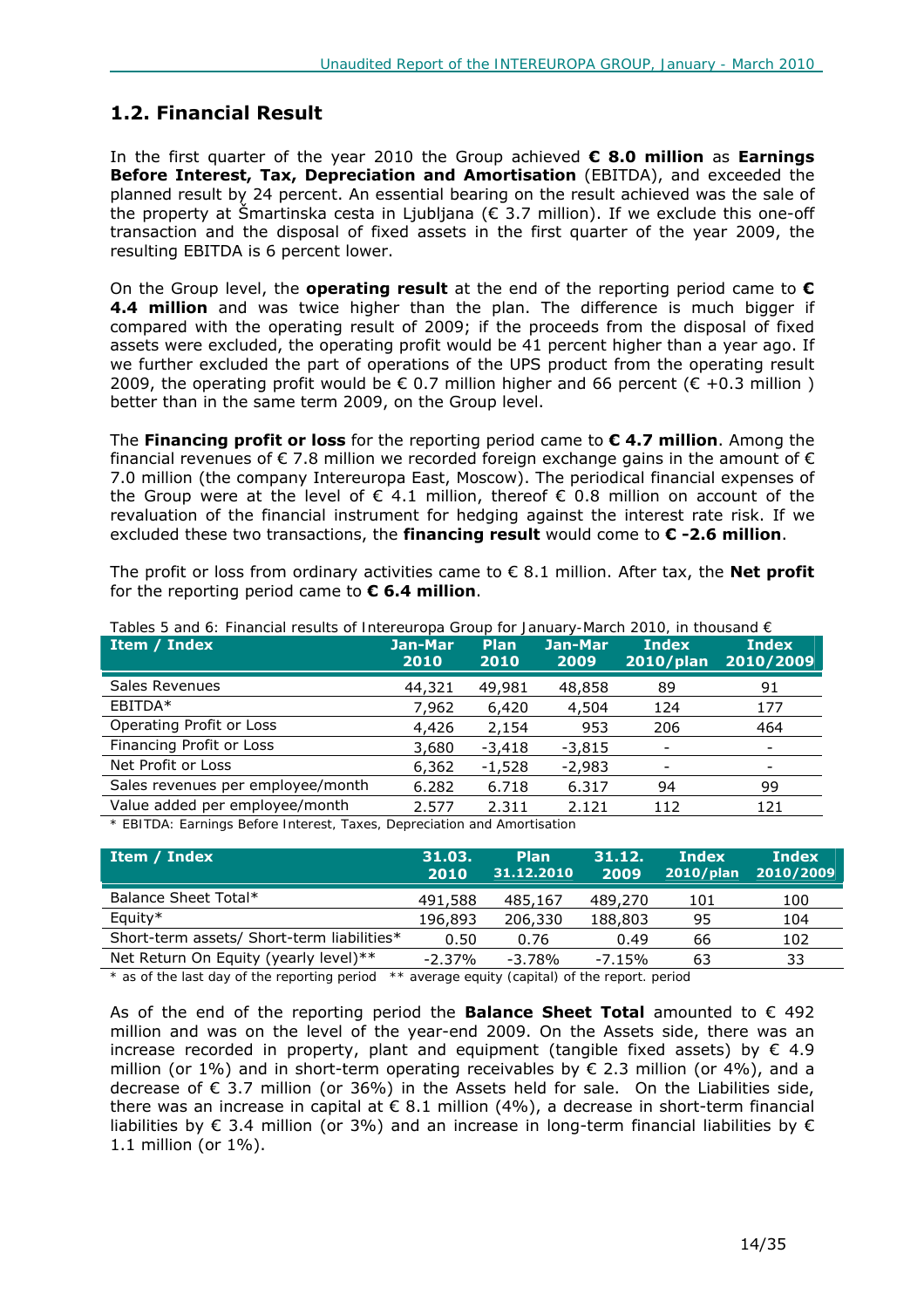Since the year-end 2009, the share of financial liabilities in the structure of sources fell by 0.7 percentage point to 45.3 percent, while the share of capital in the Liabilities structure of sources rose by 1.5 percentage point to the level of 40.1 percent.

### **1.3. Investments in fixed assets**

In accordance with the plan for the year 2010 that restricts investment only to the completion of the investment in fixed assets that were already started in the past, the investments by the **Intereuropa Group** totalled € 1,027 thousand, thereof 140 thousand in real estate and 887 thousand in plant and equipment. The annual plan of investments was completed to the level of 12 percent.

| Table 7: Overview of Investment in January-March 2010, in thousand $\epsilon$ |       |                      |                              |         |              |         |                              |
|-------------------------------------------------------------------------------|-------|----------------------|------------------------------|---------|--------------|---------|------------------------------|
| <b>Company</b>                                                                |       | <b>Real property</b> | <b>Plant &amp; Equipment</b> |         | <b>TOTAL</b> |         | $\frac{0}{0}$                |
|                                                                               | Plan  | Realiz.              | <b>Plan</b>                  | Realiz. | <b>Plan</b>  | Realiz. | of annual<br>realiz.<br>plan |
| Intereuropa d.d.                                                              | 560   |                      | 705                          | 66      | 1,265        | 66      |                              |
| <b>Subsidiaries</b>                                                           | 3,343 | 140                  | 4,018                        | 821     | 7,361        | 961     | 13                           |
| <b>GROUP</b><br><b>TOTAL</b>                                                  | 3,903 | 140                  | 4,723                        | 887     | 8,626        | 1,027   | 12                           |

In the reporting quarter of the year 2010 **Intereuropa d.d**. realized investments in fixed assets in the amount of  $\epsilon$  66 thousand, the major part thereof was spent on warehouse equipment for the business unit Dravograd, for the needs of an individual customer.

**Subsidiaries** (affiliated companies) invested € 961 thousand in fixed assets. The investments in real property of  $\epsilon$  140 thousand primarily concern the completion of investments from the preceding year: business premises in Montenegro, logistics centre Dobanovci /Belgrade, logistics centre Samobor/Zagreb in Croatia and the logistics hub Chekhov/Moscow. The largest investments were made in the company Intereuropa Logističke usluge d.o.o., Zagreb, in the purchase of freight vehicles and computer equipment. The company Intereuropa IT d.o.o. invested in intangible assets, such as licences and rights.

### **1.4. Human Resources Management**

### **Employment trends**

On the Group level, the number of employees was further reduced. There were 60 employees less (or 2 percent) than on  $31<sup>st</sup>$  December 2009. The first quarter of the year closed with 2,436 employees (as of 31.03.2010).

The highest lay-off was recorded in Intereuropa Transport d.o.o. (-23 employees), Intereuropa RTC d.d. Sarajevo (-11) and in Intereuropa d.d. (-13). The changes to number of employees were very small in other companies of the Group.

In total, the employment terminated to 106 employees in the whole Group and 46 employees were recruited, chiefly to substitute the staff members whose labour relationship terminated for any reason. The highest number of newly recruited workforce was recorded in our Russian subsidiary, OOO Intereuropa East, Moscow.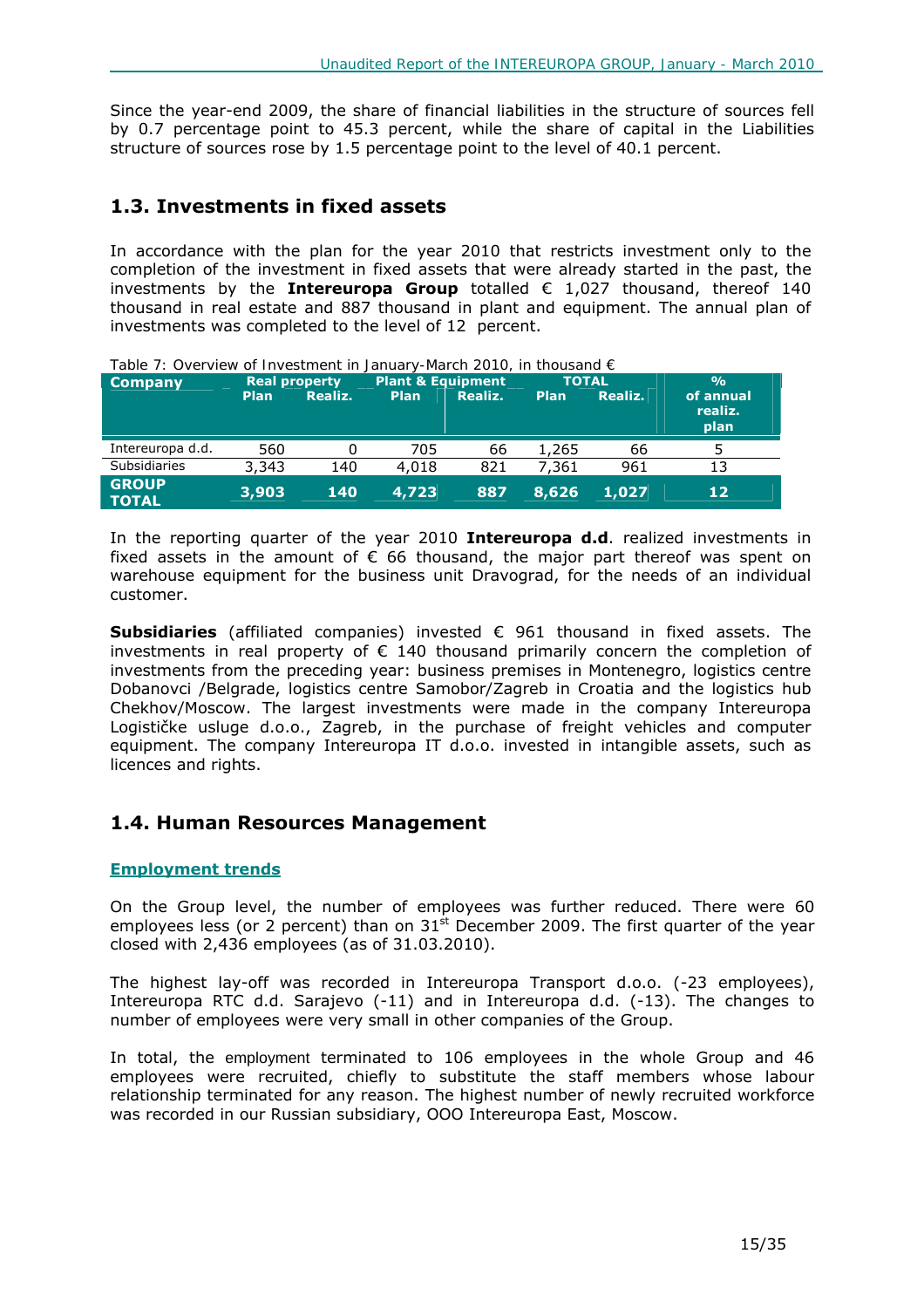| Table 8: Employees in the thiefeuropa Group according to countries, as of 31.03.20 |        |        |                |              |
|------------------------------------------------------------------------------------|--------|--------|----------------|--------------|
|                                                                                    | 31.03. | 31.12. | <b>Balance</b> | <b>Index</b> |
|                                                                                    | 2010   | 2009   | $10 - 09$      | 10/09        |
| Slovenia                                                                           | 1,084  | 1,121  | -37            | 97           |
| Croatia                                                                            | 606    | 615    | -9             | 98           |
| Other countries                                                                    | 746    | 760    | $-14$          | 98           |
| <b>TOTAL</b>                                                                       | 2,436  | 2,496  | $-60$          | 98           |

*Table 8: Employees in the Intereuropa Group according to countries, as of 31.03.2010* 

The number of students and hired workforce remained at the same level as at the yearend 2009.

### **Human Resour Development and Training**

| Table 9: Spending on Training in the reporting term January-March 2010 |                                                          |                             |                                         |                 |                               |  |  |
|------------------------------------------------------------------------|----------------------------------------------------------|-----------------------------|-----------------------------------------|-----------------|-------------------------------|--|--|
| <b>Actual</b><br><b>Jan-Mar 2010</b><br>in 1000 $\epsilon$             | <b>Plan</b><br><b>Jan-Mar 2010</b><br>in 1000 $\epsilon$ | <b>Index</b><br>actual/plan | <b>Actual/employee</b><br>in $\epsilon$ | No. of<br>hours | No. of<br>hours /<br>employee |  |  |
| 23                                                                     | 65                                                       | 36                          | 9.5                                     | 2,959           |                               |  |  |

Note: Training for the information system to support the sales processes (ISPRO) is not included.

The first quarter of the year was marked by **intensive training forms for the information system to support the sales processes (ISPRO)** in Intereuropa d.d. That explains why only 11 percent of employees (compared with 22 percent last year) were involved in other forms of acquiring new skills and knowledge.

The highest volume of training per employee was implemented in the companies Interzav d.o.o. (25 hours), Intereuropa Transport d.o.o. (5 hours), followed by 2 hours and less in other companies. Intensive training forms were attended by 31 employees from Intereuropa Transport d.o.o. who were included in the State-subsidized scheme for workers on leave for a temporary period.

In accordance with our strategy and HR development policy, we focused on the acquiring of:

- **Logistics-based know-how** the share of which is cca. 15 percent higher than same term last year,
- **Health and occupational safety know-how** at approximately same level as year before,
- other **specific and technical skills**.

Compared with the same period last year, fewer hours were dedicated to:

- **Foreign languages**, 7 percent less than in the previous year,
- **Marketing/ sales skills** 14 percent less than in the previous year.

### **HR-related measures to mitigate the negative outcome of recession and financial crisis**

In line with our strict employment policy which satisfied only the most pressing needs for new human resources, we achieved cost efficiency with:

 **Downsizing** the staff, as follows:

- o by restricting the renewal or extending of temporary labour relationships; 14 employees hired under such contracts were laid off;
- o by offering severance pay to older employees who are eligible for compensation from the National Employment Service for the last year(s) before retirement, the labour relationship terminated before time to 7 employees;
- **Restricting the employment under individual service contracts,** 5 employees were dismissed or accepted another job.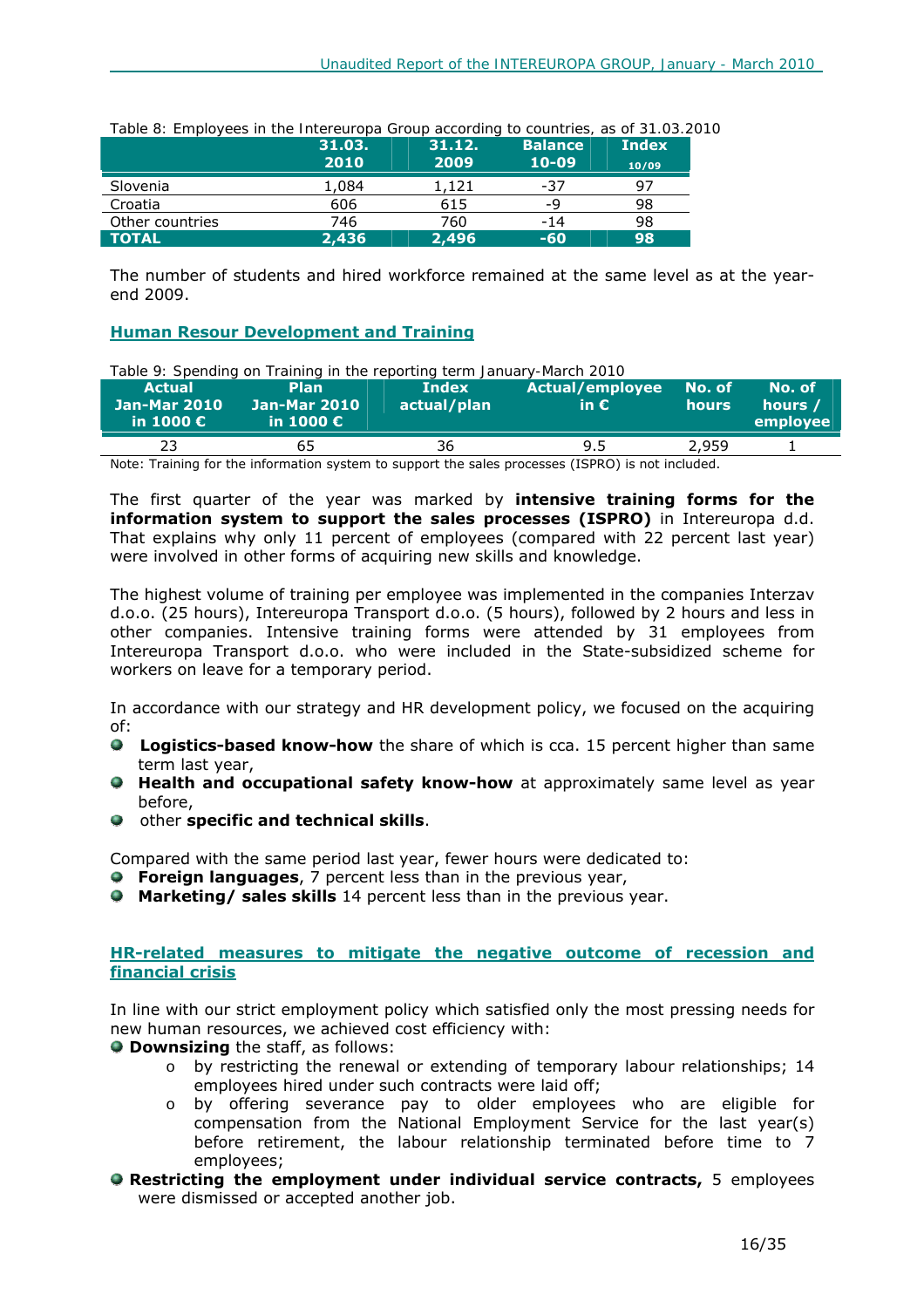Despite cost containment in all areas, we have provided financial aid to 24 employees with inferior financial situation and difficult health condition in total amount of  $\epsilon$  15 thousand in the Group (compared to  $\epsilon$  11 thousand in the first quarter last year).

### **Concern for health and occupational safety**

Our concern for offering higher standards in occupational health and safety, as well as well-being of our employees, we maintained the conditions underlying for these areas, in particular:

- Health Care and preventive measures,
- **C** compliance of workplace and work environment with requirements,
- improvement of work conditions (modernization of technological procedures),
- Providing the personal protective equipment and dedicated use thereof to comply with requirements.

**Health protection:** The concern for health and occupational safety is given priority in the entiry Group: Our concern for health and safety at work is an indispensable part of work process, along with quality management, towards achieving the envisioned goals and well-being. In the reporting period there were 144 employees in the Group included in preliminary, periodical or special medical check.

Training qualifying for safe work: In accordance with the plan for 2010, particular attention was dedicated to theoretical and practical in-service training for safe work and conduct of work process. All the internal and external training forms on the occupational health and safety and fire safety were implemented. There were 152 employees involved in dedicated training forms.

**Injury at work:** On the level of the Group, there were 7 employees injured at work. The analysis of risk factors, sources and causes of accidents proved that the injuries occurred mainly due to the personal factor of each individual (lack of attention, improper approach to work, by fault of others, neglecting the use of personal protective equipment, etc.).

**Checks and tests of working assets and equipment:** Certain risks for injuries or health impairment are involved in handling with working assets and equipment (such as machinery, forklift, lifting equipment/ elevators, gas, electrical and lightning conductor installations, etc.). There were 70 sets of different working assets/ equipment examined and tested in individual organizational units. In certain work processes and equipment the instructions for safe work have been produced or updated.

**Fire safety and protection:** Particular attention was dedicated to providing sufficient control over fire safety and precautions. Regular inspections of facilities, work environment, active and passive fire-fighting equipment (fire extinguishers and hydrant network, fire detectors, domed smoke and heat vents/exhausts, automatic fire-proof doors, etc.) were conducted in the scope of fire safety and prevention.

The heads or executives of individual organizational units, as well as their superiors and directors are involved in the concern for occupational safety and health. All of them are accountable for the implementation of preventive measures in occupational health and safety, fire safety and the prevention of accident involving dangerous goods.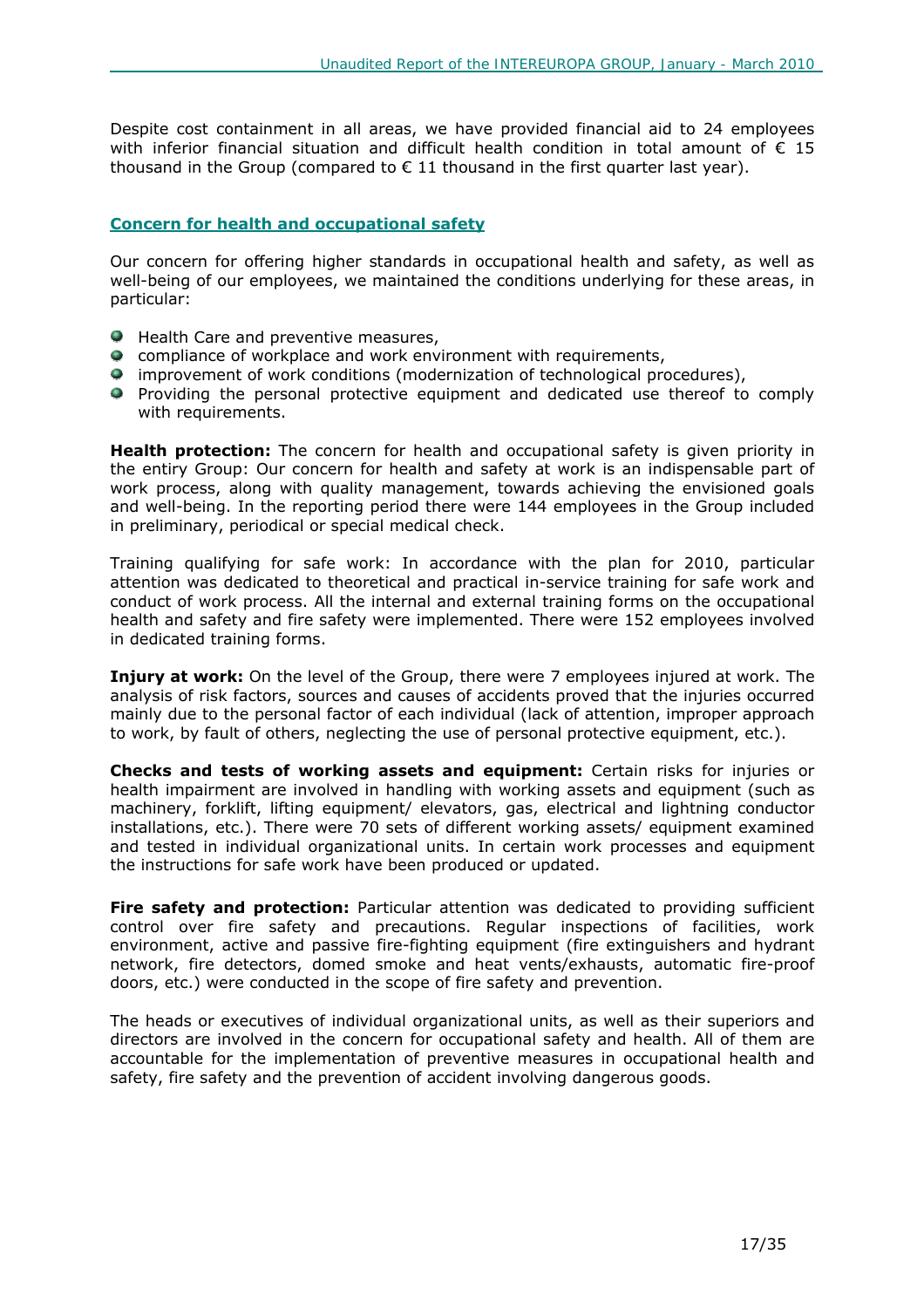### **1.5. Total quality Management**

**Six companies in the Intereuropa Group hold the certification under the ISO 9001:2008 standard and employ 70 percent of the workforce in the Group work. The first quarter was marked by the exernal SVK audit of four companies in the Group, after a preliminary AEO audit in Intereuropa d.d.** 

### **Maintaining the ISO 9001:2008 Quality Management System**

- Yearly QMS reports for the year 2009 were prepared and the measures to improve the QM system were triggered in all six companies. In our report on three certified companies we extended the measures introduced mid year 2009, and decided that Intereuropa Logističke usluge, d.o.o. Zagreb was to undertake certification for its own QM system independently.
- Two quality management manuals were prepared in the Parent Company.

### **Internal quality of service auditing**

Intereuropa d.d. performed a process audit on:

- $\blacktriangleright$  Warehousing and distribution 15 recommendations for improvement were given,
- Sea-freight 8 recommendations for improvement were issued.

### **Quality control by QM indicators**

|  |  |  |  |  |  | Table 10: QM indicators for 1. quarter 2010 compared to 1. quarter 2009 |  |
|--|--|--|--|--|--|-------------------------------------------------------------------------|--|
|  |  |  |  |  |  |                                                                         |  |

|            | Number of<br>complaints | <b>Number</b><br><b>Claims for l</b><br>damages. | <b>Value</b><br>in $\epsilon$ 1000 | <b>Approved</b><br><b>Value</b><br>in $E$ 1000 | $AV/P1$ ratio <sup>1</sup> |
|------------|-------------------------|--------------------------------------------------|------------------------------------|------------------------------------------------|----------------------------|
| I-III 2010 | 198                     |                                                  | 41                                 |                                                | 0.08%                      |
| I-III 2009 | 268                     |                                                  | 50                                 |                                                | 0.23%                      |

The relationship (ratio) between the settled claims for damages and gross margin (P1) according to the data collected is very favourable and has come below 0.10 percent of the contribution ratio P1 for the first time.

### **External quality of service audit by the certification authority**

All the 6 certified companies in the Group have migrated to the ISO 9001:2008 standard already in the first year (2009). In the first quarter 2010, the external audit was already carried out in the Parent Company Intereuropa d.d. and its subsidiaries: Intereuropa Transport d.o.o., Koper, Intereuropa Logističke usluge, d.o.o. Zagreb, and Intereuropa Transport & Spedition, GmbH, Troisdorf.

The audit for **Intereuropa d.d., Intereuropa Transport d.o.o., and Intereuropa, log. usluge d.o.o. Zagreb** was a control audit (the 11<sup>th</sup> in sequence), which means that it covers the period of one year in the QMS (Quality Management System). The audit was conducted in the following organizational units:

- Intereuropa d.d. the Managing Board and the supporting functions, the business units (BU) Koper, Celje and Maribor
- Intereuropa Transport  $d.o.o. -$  the Management and operational commercial dept.,
- Intereuropa, Logistical Services d.o.o., Zagreb branch in Split.

Four auditors have confirmed in their reports that our operations are conducted in compliance with the requirements of the ISO 9001 standard. They did not find any noncompliance, however, they issued 25 recommendations for improvement.

Recommendations related in most cases to the implementation of services (10), measuring and analyses (9) and the responsibility of the management (3), to training (2) and document management (1).

 $\overline{a}$  $1$  The Contribution 1 represents sales revenues deducted by direct costs.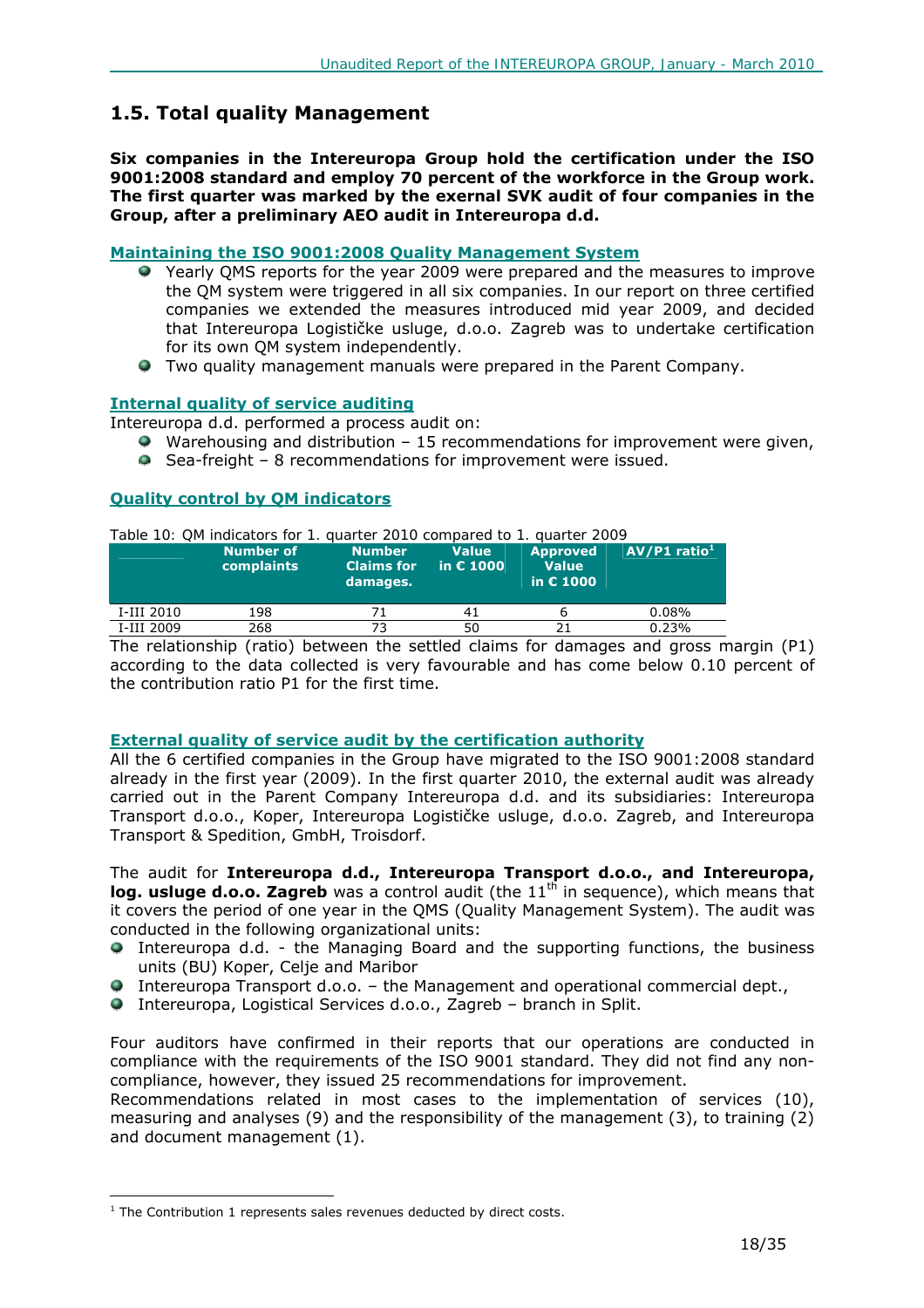According to the companies, there were 17 recommendations issued to Intereuropa d.d., two joint recommendations for Intereuropa and Intereuropa Transport d.o.o., 7 recommendations for Intereuropa, logističke usluge d.o.o. Zagreb, and one recommendation for Intereuropa Transport d.o.o.

We will prepare an implementation plan for the recommendations accepted on our part; we will substantiate any recommendations not accepted by the end of May. After that date, the measures and recommendations issued will be compiled in a report, reviewed by the Managing Board and forwarded to the certification authority.

**Intereuropa Transport & Spedition GmbH, Troisdorf** – the external audit performed in the reporting term was of a control character. There was no case of non-compliance found, only one recommendation was issued, concerning an automatic listing of the quotation-issuing process. The unit in Troisdorf was involved in audit, next year the audit is planned for the unit in Stuttgart.

### **1.6. Creating Value for Shareholders**

### **Key Data on Intereuropa Share IEKG**

.

- **The Company's share capital is divided into 7,209,413 registered no-parvalue shares tagged IEKG.**
- **The Intereuropa share was listed on the Ljubljana Stock Exchange in 1998.**
- **Since 2005 it has been included in the Prime Market of the Ljubljana Stock Exchange.**

|                                                | Jan-Mar<br>2010 | Jan-Dec<br>2009 |
|------------------------------------------------|-----------------|-----------------|
| Number of shares*                              | 7,902,413       | 7,902,413       |
| Number of own shares*                          | 18,135          | 18,135          |
| Book value of share in $\epsilon^*$            | 17.56           | 17.34           |
| Net earning per share in $\epsilon$            | 0.23            | $-9.05$         |
| Data on trading                                |                 |                 |
| Market capitalisation in thousand $\epsilon^*$ | 34,455          | 44,649          |
| Turnover in thousand $\epsilon$                | 590             | 6,621           |
| Average price in $\epsilon$ *                  | 4.36            | 5.65            |
| Weighted average rate in €                     | 5.33            | 6.85            |
| Average rate in $\epsilon$                     | 5.31            | 7.02            |
| Highest rate in $\epsilon$                     | 6.13            | 10.45           |
| Lowest rate in $\epsilon$                      | 4.06            | 5.20            |
| Capital gain                                   | $-22.8%$        | 35.3%           |

*Table 11: Principal Data on Intereuropa Share IEKG for the term January-March 2010* 

*\* as of the last day of the accounting period* 

*Book value = capital / (number of ordinary shares – number of own shares) Maket capitalisation = closing price at year's end \* number of listed shares Net earnings per share = net earnings / (number of ordinary shares – number of own shares) Capital gain = price increase over one year*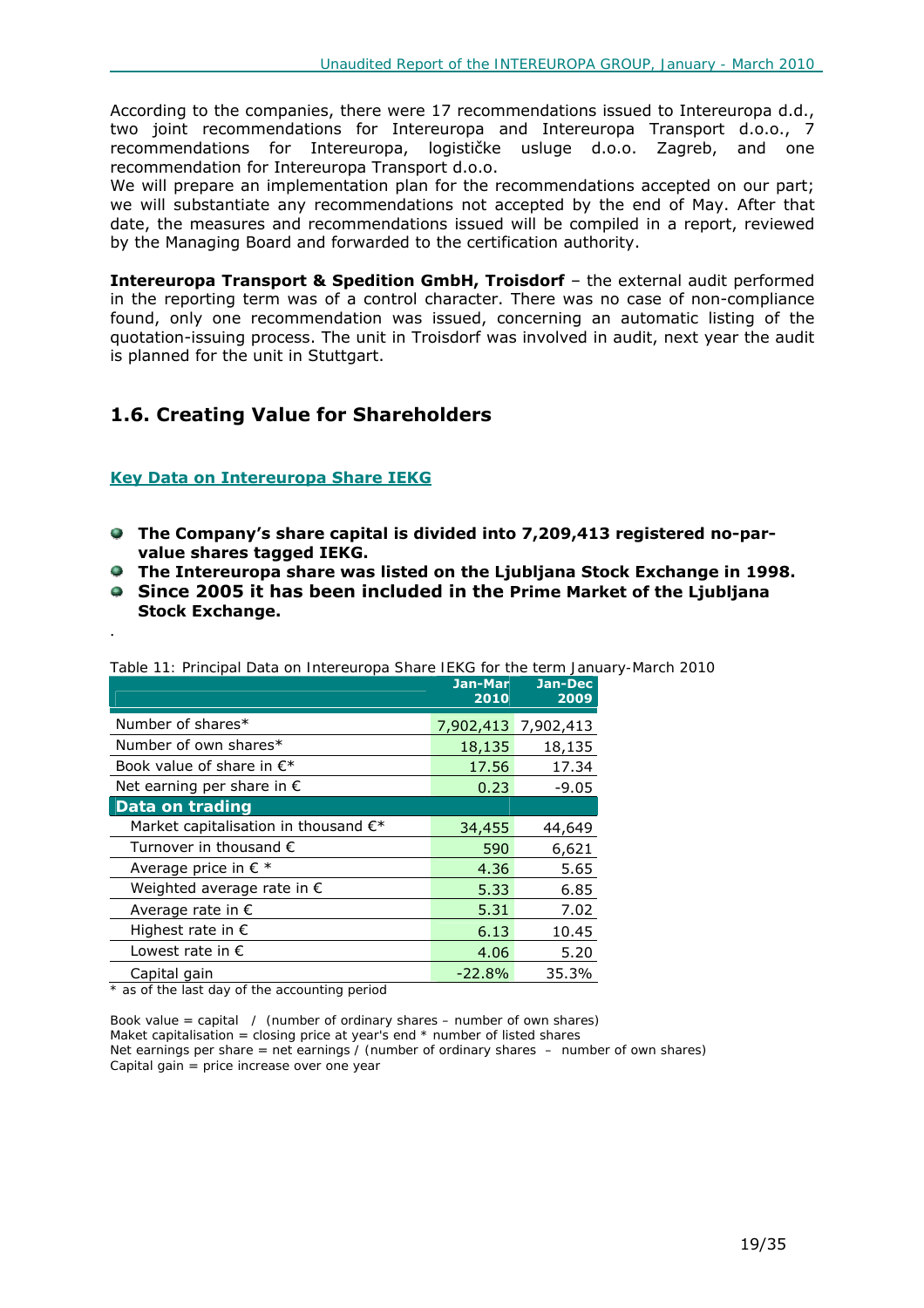### **Share Trading**

The total turnover with the IEKG shares in the reporting term amounted to  $\epsilon$  590 thousand. The average daily turnover came to  $\epsilon$  10 thousand. In the reporting term from 4 January to 31 March 2010, the trading comprised 112,584 IEKG shares, or 1.4 percent of all Intereuropa shares. Compared with the same period a year ago, the turnover was 14 percent lower.



*Figure 2: Movements of trading volume and average prices of IEKG share, and of the LJSEX Index in the term January-March 2010*

In the given term, the average rate of the Intereuropa share (IEKG) ranged from  $\epsilon$  4.17 to 5.96 per share. In the comparable term a year ago the Intereuropa share lost -22.8 percent of value, while the stock exchange index LJ Composite lost -3.8 percent. On the last day of March 2010, the average rate of the IEKG share closed at  $\epsilon$  4.36.

### **Ownership structure**

Of major shareholders of Intereuropa d.d., the following have increased their shareholding in the reporting term:

- Abanka Vipa d.d. purchased 18,933 IEKG shares and held 200,233 IEKG shares on 31.03.2010, or a 2.5 percent shareholding. Compared to the shareholding as of 31.12.2009, the bank increased its shareholding by 10.0 percent.
- Finančna družba NLB Skladi Kombinirani globalni increased its shareholding by a purchase of 14,656 IEKG shares,
- Deželna banka Slovenije d.d. increased its shareholding by 5,442 IEKG shares.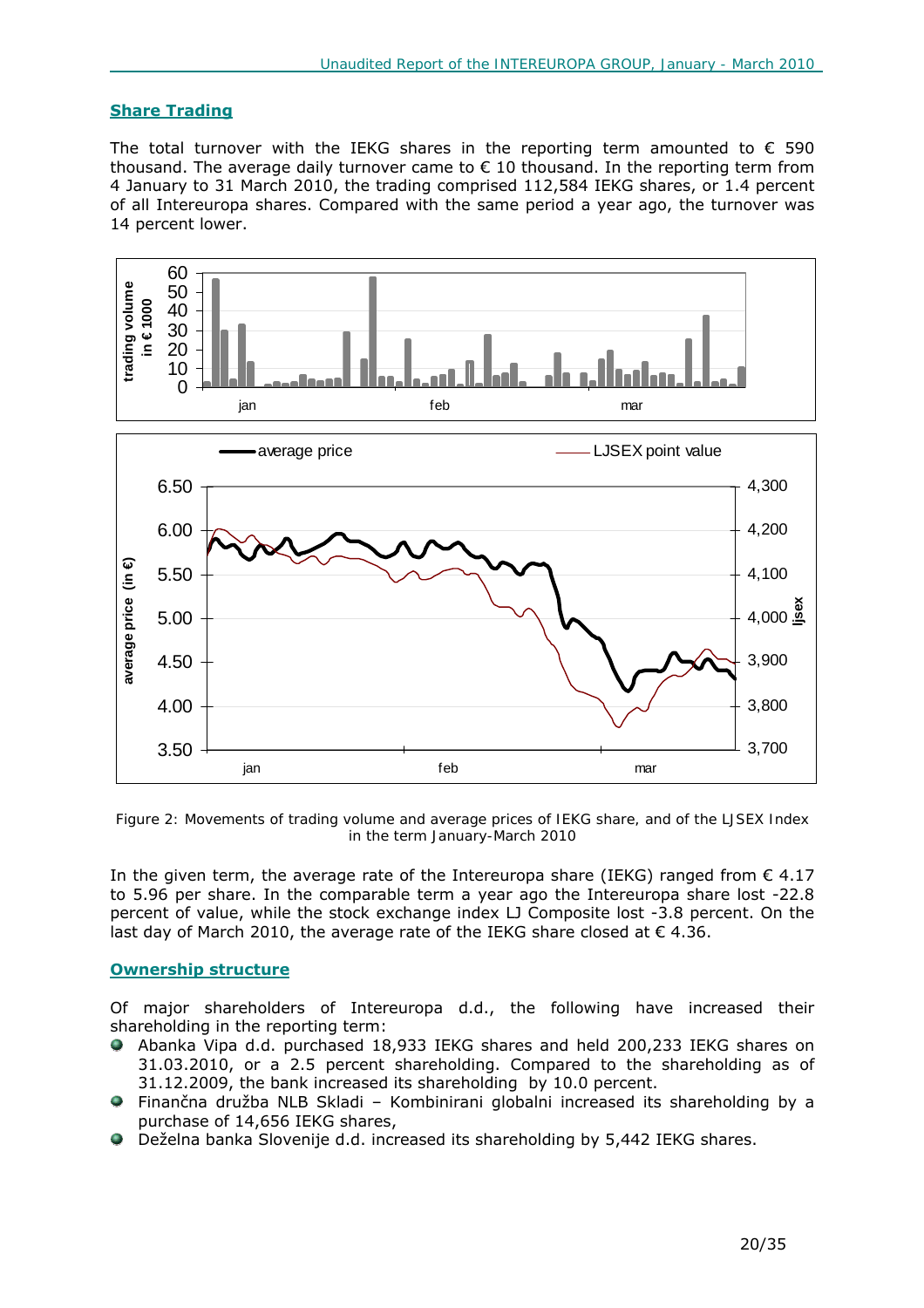Shares sold in the reporting period:

- The company Finančna družba VS Medvešek Pušnik MP-Global disposed 14,649 IEKG shares, and the mutual fund VS Medvešek Pušnik MP-Balkan.SI disposed its entire shareholding of 8,658 IEKG shares,
- The company Finančna družba Abančna DZU Delniški Evropa (equity fund) sold 17,168 IEKG shares,
- The company Finančna družba KD Rastko delniški sklad (equity fund) sold 6,560 IEKG shares and held 80,164 IEKG shares as of 31.03.2010, or a 1.01 percent shareholding.



*Figure 3: Ownership structure of ordinary shares of Intereuropa d.d. as of 31.03.2010* 

| Curr      | <b>Shareholder</b>                      | 31.03.2010                 |              | 31.12.2009                 | index        |       |
|-----------|-----------------------------------------|----------------------------|--------------|----------------------------|--------------|-------|
| п.<br>No. |                                         | <b>Number</b><br>of shares | <b>Share</b> | <b>Number</b><br>of shares | <b>Share</b> | 10/09 |
| 1.        | Luka Koper d.d.                         | 1,960,513                  | 24.8%        | 1,960,513                  | 24.8%        | 100   |
| 2.        | Kapitalska družba d.d.                  | 719,797                    | $9.1\%$      | 719,797                    | 9.1%         | 100   |
| 3.        | Slovenska odškodninska družba d.d.      | 474,926                    | $6.0\%$      | 474,926                    | $6.0\%$      | 100   |
| 4.        | KBM Infond d.o.o. UVS Infond Global     | 313,391                    | 4.0%         | 313,391                    | 4.0%         | 100   |
| 5.        | NFD 1 Delniški investicijski sklad d.d. | 304,312                    | 3.9%         | 304,312                    | 3.9%         | 100   |
| 6.        | NLB d.d.                                | 240,000                    | $3.0\%$      | 240,000                    | $3.0\%$      | 100   |
| 7.        | Zavarovalnica Triglav d.d.              | 213,640                    | 2.7%         | 213,640                    | 2.7%         | 100   |
| 6.        | Abanka Vipa d.d.                        | 200,233                    | 2.5%         | 181,300                    | 2.3%         | 110   |
| 9.        | Delniški VS Triglav Steber I d.d.       | 152,482                    | 1.9%         | 152,482                    | 1.9%         | 100   |
| 10.       | PS Modra linija - Delniški sklad        | 123,007                    | 1.6%         | 123,007                    | 1.6%         | 100   |

*Table 12: Top ten shareholders of Intereuropa d.d. as of 31.03.2010 compared to 31.12.2009* 

On 31.03.2010, there were 6,428 shareholders entered in the Share Register of Intereuropa d.d., or 53 shareholders less than on 31<sup>st</sup> December 2009.

Managing Board President Ernest Gortan, M.Sc., and procurator Tatjana Vošinek Pucer did not own any Intereuropa shares on 31.03.2010.

*Table 13: Shares held by members of Supervisory Board, as of 31.13.2010*

| <b>Supervisory Board</b>                                      | <b>Number</b><br>of shares | <b>Shareholding</b><br>in $\%$ |
|---------------------------------------------------------------|----------------------------|--------------------------------|
| Bruno Korelič, president of the Supervisory Board             | 10                         | 0.000                          |
| Maksimilijan Babič, Deputy President of the Supervisory Board | 100                        | 0.001                          |
| Nevija Pečar, member                                          | 4,185                      | 0.053                          |
| Maša Čertalič M.Sc., member                                   | 99                         | 0.001                          |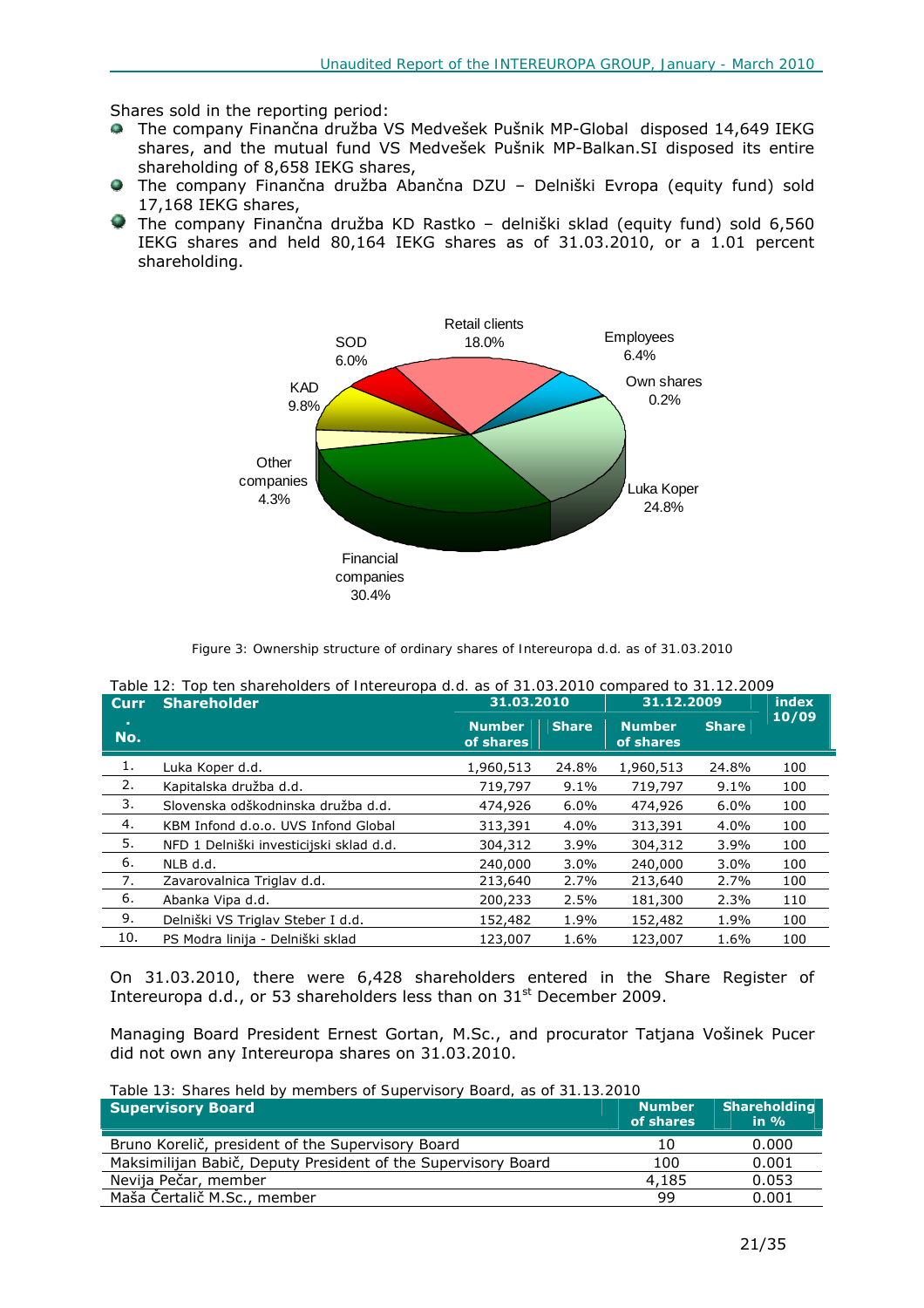### **Own shares**

As of  $31<sup>st</sup>$  March 2009, Intereuropa was holding 18,135 own shares, which represents 0.2295 percent of all shares of the Issuer. The number of own shares has not changed since 31.12.2009.

The Company does not have any authorized capital and has not increased its share capital stock.

#### **Dividend**

In view of accelerated investment cycle and the financial situation in the company Intereuropa d.d., the Managing Board estimates that no dividend distribution is planned for the year 2010.

### **Informing the shareholders**

Press Releases, publications, reports and other information are available to the public through electronic system of electronic information system of the Ljubljana Stock Exchange/ SEOnet (www.seonet.ljse.si), our website (www.intereuropa.si ), enewsletter, press conferences and other media. Our shareholders can e-mail their remarks and proposals to us at: info@intereuropa.si.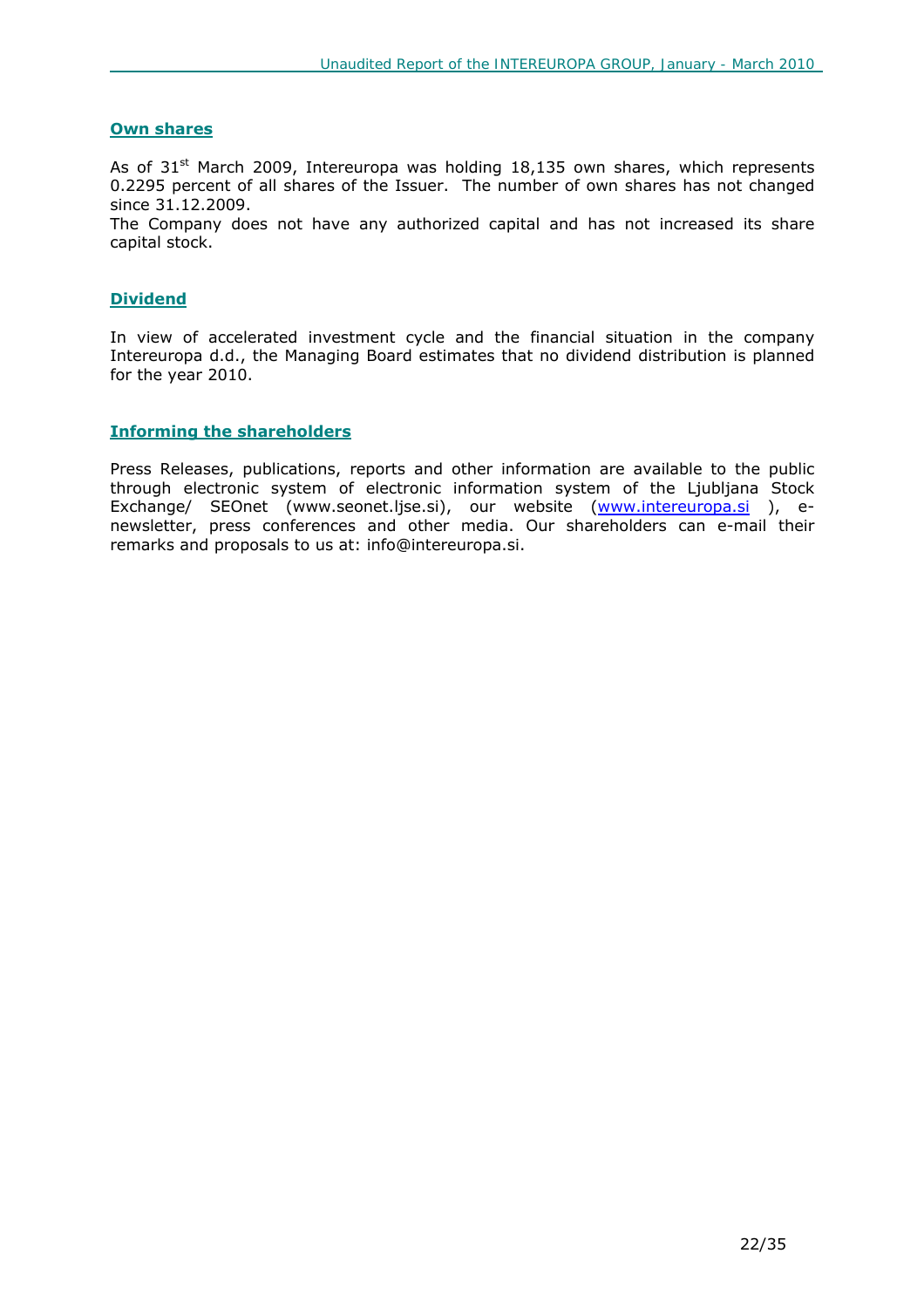# *2. OPERATION OF THE COMPANY INTEREUROPA D.D.*

| Tables 14 and 15: Operations of Intereuropa d.d. in January-March 2010, in thousand $\epsilon$ |                 |              |                 |                              |                    |  |  |  |
|------------------------------------------------------------------------------------------------|-----------------|--------------|-----------------|------------------------------|--------------------|--|--|--|
| Item / Index                                                                                   | Jan-Mar<br>2010 | Plan<br>2010 | Jan-Mar<br>2009 | <b>Index</b><br>$2010$ /plan | Index<br>2010/2009 |  |  |  |
| Sales Revenue                                                                                  | 22,586          | 24,730       | 26,787          | 91                           | 84                 |  |  |  |
| Land Transport                                                                                 | 9,767           | 9,627        | 8,415           | 101                          | 116                |  |  |  |
| Logistics Solutions                                                                            | 3,141           | 3,541        | 3,546           | 89                           | 89                 |  |  |  |
| <b>Intercontinental Transport</b>                                                              | 8,330           | 10,309       | 13,247          | 81                           | 63                 |  |  |  |
| <b>Other Services</b>                                                                          | 1,347           | 1,253        | 1,579           | 108                          | 85                 |  |  |  |
| EBITDA*                                                                                        | 5,132           | 1,890        | 1,890           | 272                          | 272                |  |  |  |
| Operating Profit or Loss                                                                       | 4,032           | 632          | $-144$          | 638                          |                    |  |  |  |
| Financing Profit or Loss                                                                       | $-1,852$        | $-1,505$     | 78              | 123                          |                    |  |  |  |
| Net Profit or Loss                                                                             | 1,777           | $-873$       | -69             |                              |                    |  |  |  |
| Sales revenues per employee/month                                                              | 9.565           | 10.233       | 10.207          | 93                           | 94                 |  |  |  |
| Value added per employee/ month                                                                | 4.097           | 2.709        | 2.549           | 151                          | 161                |  |  |  |
| * EDITOA: Fernings Pefere Interest, Tayes, Depresiation and Amertication                       |                 |              |                 |                              |                    |  |  |  |

*\* EBITDA: Earnings Before Interest, Taxes, Depreciation and Amortisation* 

| Item / Index                              | 31.03.<br>2010 | <b>Plan</b><br>31.12.2010 | 31.12.<br>2009 | Index<br>$2010/$ plan | <b>Index</b><br>2010/2009 |
|-------------------------------------------|----------------|---------------------------|----------------|-----------------------|---------------------------|
| Balance Sheet Total*                      | 372,801        | 395,622                   | 410,132        | 94                    | 91                        |
| Equity $*$                                | 138,483        | 160,670                   | 136,674        | 86                    | 101                       |
| Short-term assets/Short-term liabilities* | 0.55           | 1.40                      | 0.78           | 39                    | 71                        |
| Net Return on Equity (yearly level) **    | $-1.35%$       | $-3.12%$                  | $-0.18%$       | 43                    | 750                       |

 *\* as of the last day of the reporting period \*\* average capital of the report. period* 

### **Highlights on the performance of Intereuropa d.d. in January – March 2010:**

- The **sales revenues** amounted to **€ 22.6 million** and were 9 percent behind the plan and 16 percent below the last-year's figures. If the disposal of the UPS product was excluded for the sake of comparison, the intermediate decline in the sales revenues would come to 10 percent. Of all the business segments, Land Transport was the best performing: it was 1 percent above the plan and surpassed the comparable last year's figure by 16 percent. The highest drop in the sales was recorded in the Intercontinental Transport (-37 percent, if the sale of the UPS product was excluded, the drop would be -28 percent).
- The **operating result came to € 4.0 million** and exceeded the plan considerably, which can be largely attributed to the profit from the sale of property at Šmartinska cesta, Ljubljana ( $\epsilon$  3.7 million). For the sake of comparison between the periods in 2010 and 2009, if we excluded the sale and reversal of provisions for lawsuits ( $\epsilon$  162 thousand), the Company would achieve an operating profit of  $\epsilon$  138 thousand in 2010, or € 775 thousand more than in the year 2009, but still € 494 thousand below the plan. If we further exclude the part of operations of the UPS product 2009, the operating result would be  $\epsilon$  832 thousand better than in the same term 2009.
- The **financial result** for the reporting period was **€ -1.9 million** and below the plan mainly on account of the revaluation of the financial instrument for hedging against the interest rate risk (without these expenses, the result would be  $\epsilon$  -1.1 million).
- The **Net Profit/Loss** for the period came to **€ 1.8 million,** however, if all the a.m. one-off transactions in 2010 were excluded, it would amount to  $\epsilon$  -1.4 million.
- The **sales-efficiency ratio** has not achieved the plan yet, but is improving.
- In the structure of Assets, the **share of capital** represents 37 percent (33 percent as at 31.12.2009), and the **current ratio** was 0.55 (compared to 0.78 percent as at 31.12.2009).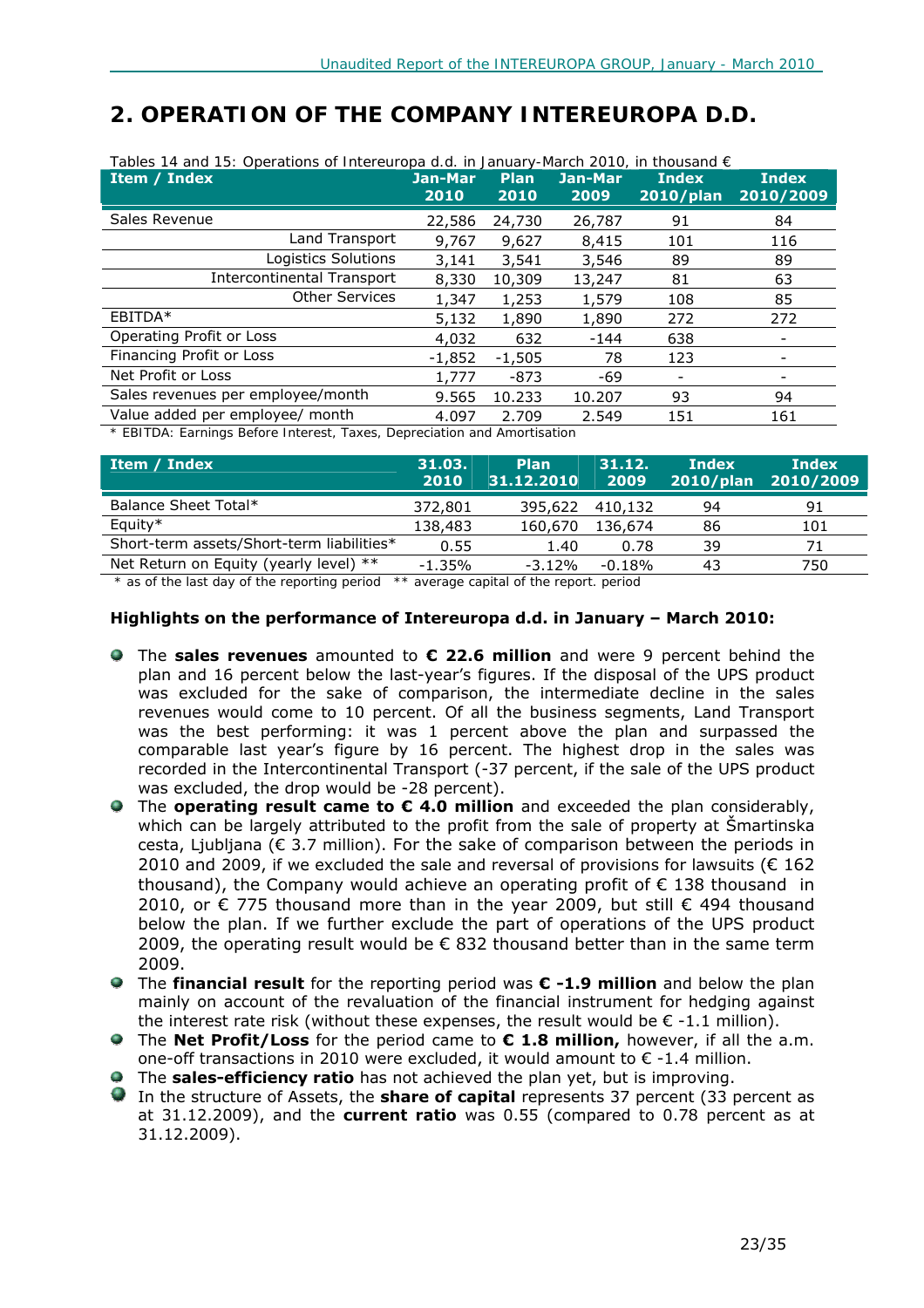# *3. OPERATION OF THE SUBSIDIARY OOO INTEREUROPA-EAST, MOSCOW*

The outcome of the economic recession 2009 was adverse for the operating results of OOO Intereuropa-East, Moscow, too.

### **Car logistics**

The car-handling logistics was worst hit by the recession. Two significant customers (GM and Boston Kontinental) took effective cost-cutting measures and slashed their expenses for logistics, including the inventories. At the end of March, the quantities of their cars in the terminal was below 3,000, which is even less than at the time of the launch of terminal.

As a result, the sales revenues in February and March dropped by 8 or 7 percent, respectively. We expect that the negative trends could continue till mid year 2010. The company has intensified its sales activities among all car-makers who are dealing in the Russian market.

### **Land Transport**

The sales revenue from Land Transport have been greatly improved. In March they were twice as high as in January, and 12 percent higher than in February. A growth of retail prices was perceived in the market, which is expected to continue in the next quarter of the year. We have also concluded several contracts with large companies directly, such as FM Logistic for refrigerated transports that are about to start in May. Along with that we have adopted measures to reduce the fuel and technical maintenance.

### **Logistics Solutions**

In both segments, the car-handling logistics and logistics solutions, we have felt the adverse consequences of the recession, which reflected on the demand side where the majority of potential customers were looking for hiring storage facilities in stead of purchasing the entire storage service from us. Another difficulty we face in acquiring new customers include numerous technical insufficiencies within the storage facilities, e.g. insufficient power supply.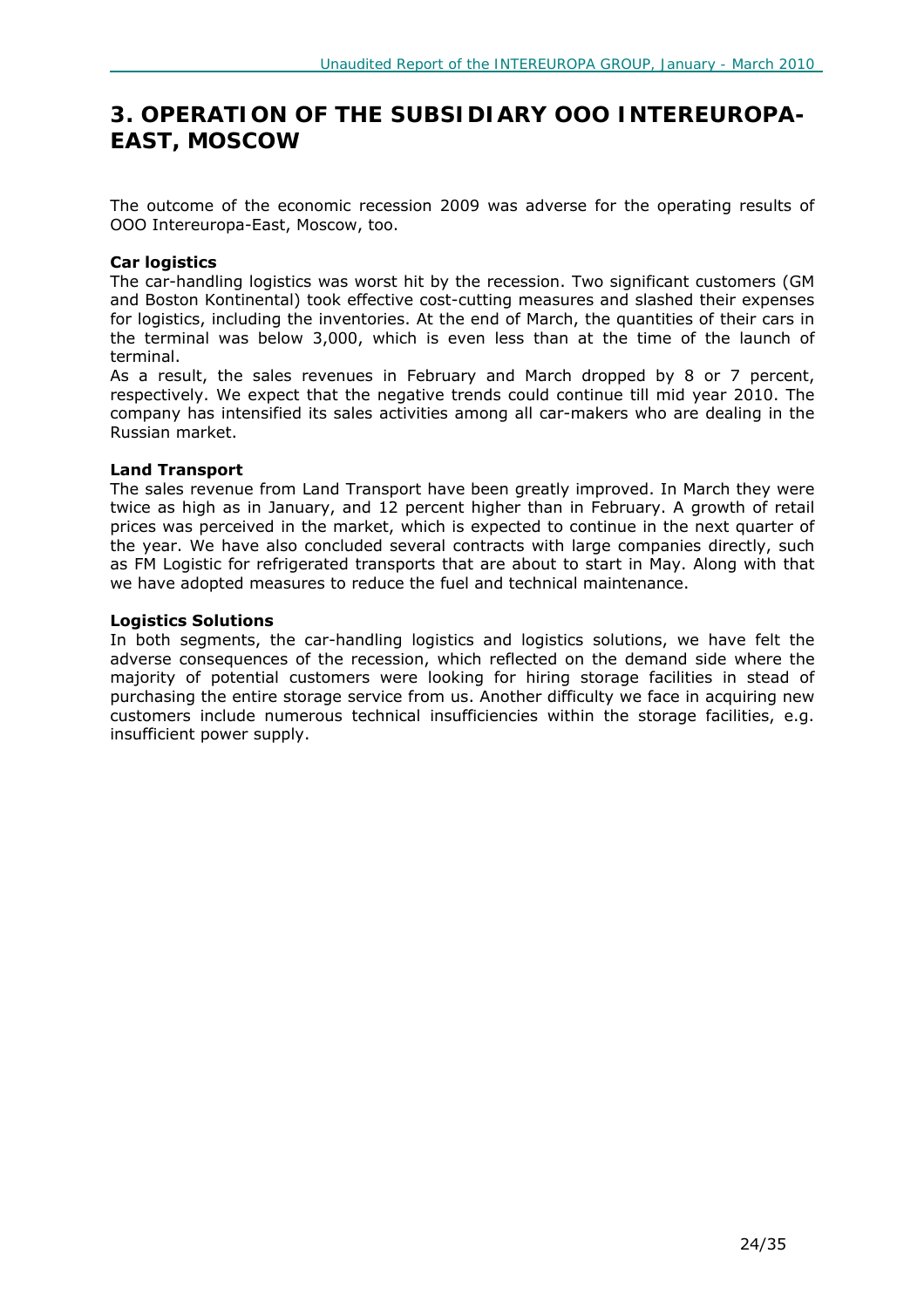| Item / Index                      | Jan-Mar<br>2010 | <b>Plan</b><br>2010 | Jan-Mar<br>2009 | <b>Index</b><br>2010/plan | <b>Index</b><br>2010/2009 |
|-----------------------------------|-----------------|---------------------|-----------------|---------------------------|---------------------------|
| Sales Revenue                     | 1,248           | 3,263               | 934             | 38                        | 134                       |
| Land Transport                    | 249             | 1,236               | 84              | 20                        | 296                       |
| Logistics Solutions               | 115             | 383                 | 0               | 30                        |                           |
| <b>Intercontinental Transport</b> | 884             | 1,614               | 830             | 55                        | 107                       |
| <b>Other Services</b>             | O               | 31                  | 20              | 0                         | 0                         |
| EBITDA*                           | $-306$          | 492                 | $-359$          |                           | 85                        |
| Operating Profit or Loss          | $-809$          | $-390$              | $-550$          | 207                       | 147                       |
| Financing Profit or Loss          | 6,965           | $-1,289$            | $-3,321$        |                           | -                         |
| Net Profit or Loss                | 4,969           | $-1,730$            | $-3.850$        |                           |                           |
| Sales revenues per employee/month | 2.689           | 4.596               | 2.451           | 59                        | 110                       |
| Value added per employee/ month   | 0.621           | 1.530               | 0.619           | 41                        | 100                       |

*Tables 16 and 17: Operations of OOO Intereuropa-East, Moscow, January - March 2010, in thousand €*

*\* EBITDA: Earnings Before Interest, Taxes, Depreciation and Amortisation* 

| Item / Index                           | 31.03.<br>2010 | <b>Plan</b><br>31.12.2010 | 31.12.<br>2009 | Index<br>$2010/$ plan | Index<br>2010/2009       |
|----------------------------------------|----------------|---------------------------|----------------|-----------------------|--------------------------|
| Balance Sheet Total*                   | 108,730        | 134,873                   | 133,637        | 81                    | 81                       |
| Equity $*$                             | 26,454         | 38,668                    | 19,622         | 68                    | 135                      |
| Short-term assets/Short-term liabil.*  | 0.46           | 0.23                      | 0.54           | 201                   | 86                       |
| Net Return on Equity (yearly level) ** | 100.07%        | -15.18%                   | $-132.76\%$    |                       | $\overline{\phantom{0}}$ |

*\* as of the last day of the reporting period \*\* average capital of the report. period* 

In the first quarter 2010 the Company achieved a positive operating profit before tax,  $\epsilon$ 6,156 thousand, which is a result of the financing activity.

The financing result is  $\epsilon$  6,965 thousand. The total financial result comprises interest expenses of  $€ -151$  thousand and a revenue of  $€ 7,649$  thousand from foreign exchange gains from the liabilities for loans and interest. The exchange rate of the rouble gained 8.5% against the Euro in the reporting term.

Under the International Financial Reporting Standards and the accounting policy of the Group, the portion of interest ( $\epsilon$  818 thousand) that stand for the borrowing expenses for the investment in LC Chekhov was capitalized and increased the procurement value of the facilities not activated yet.

It should be noted that when comparing the values achieved and planned, the planned exchange rate (46,00 rub/€) varies from the actual average exchange rate (41,30 rub/€) by 10,2 percent. The Company achieved a negative EBITDA  $\epsilon$  -306 thousand, which is attributable to non-achievement of the target sales revenue. Otherwise, it is typical of the first quarter in the year to record the worst sales result, the highest cost of materials and services (due to winter season) and labour costs (digressive account of levies for social security and pension insurance).

Lower depreciation values (than the plan) with a variance of  $\epsilon$  -379 thousand and of property tax (under Other operating expenses) – with a variance of  $\epsilon$  -14 thousand are a consequence of the impairment of buildings at the end of 2009.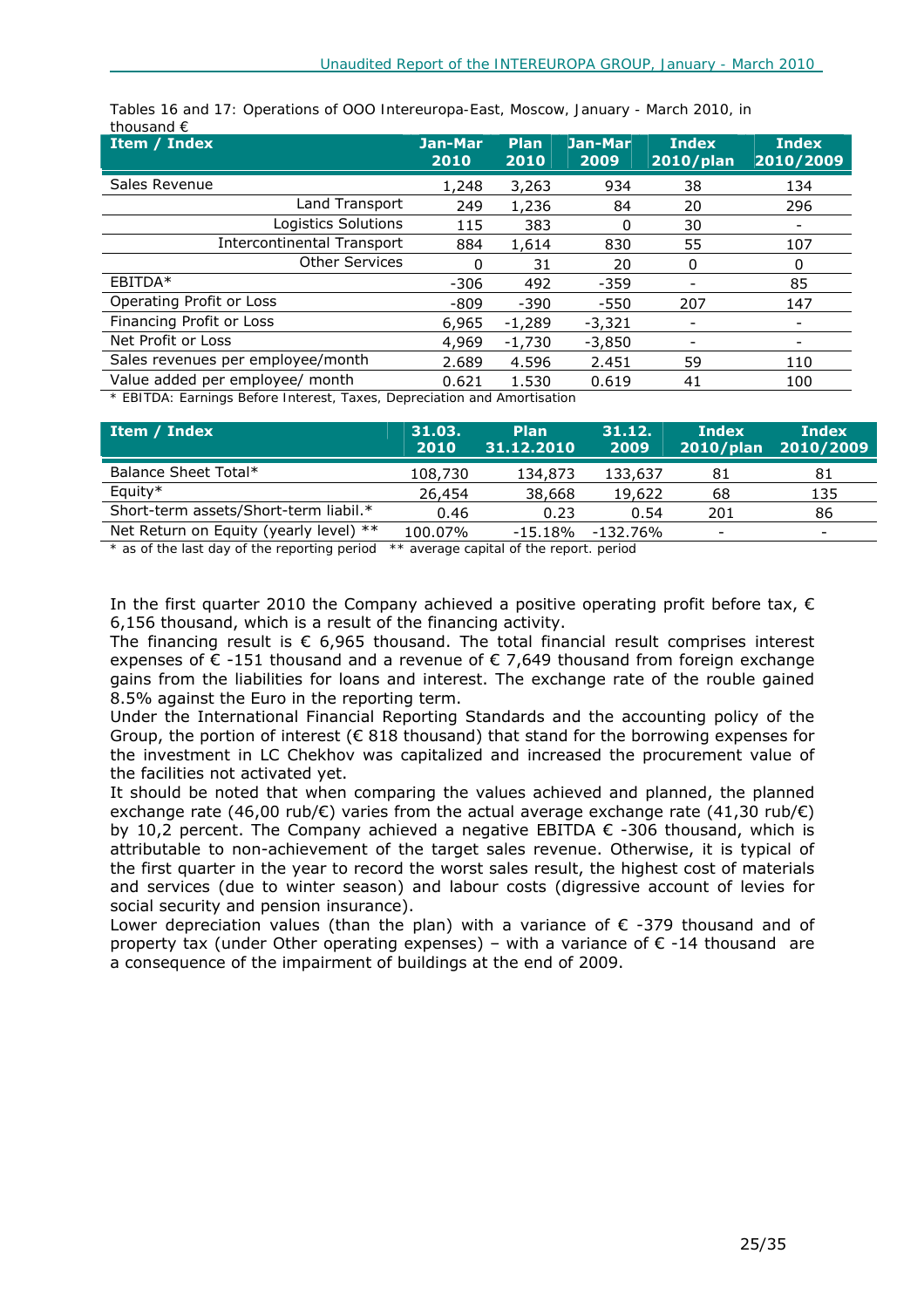# **C. FINANCIAL REPORT**

The unaudited concise financial statements of the Parent Company and the consolidated financial statements for the Group are prepared in accordance with the law and the International Financial Reporting Standards (IFRS).

The same accounting guidelines were applied in the consolidated financial statements as in those of the Parent Company, as indicated in the Accounting Report for the financial year 2009.

The form and classification of items in the income statement entirely corresponds to the Income Statement for the year 2009. Considering the published Income Statement for the comparable term, we undertook a reclassification of the following items (as well as of comparable data):

- The revenue from the elimination (reversal) of allowances for receivables and collected written-off receivables, and the revenues from write-offs of operating liabilities were transferred from the item Other Operating Revenues to the Financial Revenue item,
- The cost of materials was transferred from the item Cost of Services and Materials to the item Other Operating Expenses, and
- The expenses arising from impairment and write-downs/-offs of tangible (property, plant and equipment) and intangible fixed assets were transferred from the item "Amortisation and other write-downs/-offs'' to the item ''Other Operating Expenses''.

Compared with the same period last year, this year the company Intereuropa Transport & Spedition GmbH, Lebring is excluded from the Group due to disposal in the preceding year.

### **THE MANAGING BOARD STATEMENT**

The Managing Board hereby confirms that the the financial report of the company Intereuropa, Global Logistics Service, Ltd. Co. and the Intereuropa Group, to their best knowledge, is compiled in compliance with the appropriate framework of financial reporting and that it presents a true and fair account of assets and liabilities, financial position, and the income of the company Intereuropa, Global Logistics Service, Ltd. Co. and other companies included in the consolidated statements. The business report includes a fair account of information on relevant transaction with associated persons, and it is compiled in compliance with the relevant accounting standard.

> INTEREUROPA d.d. The Managing Board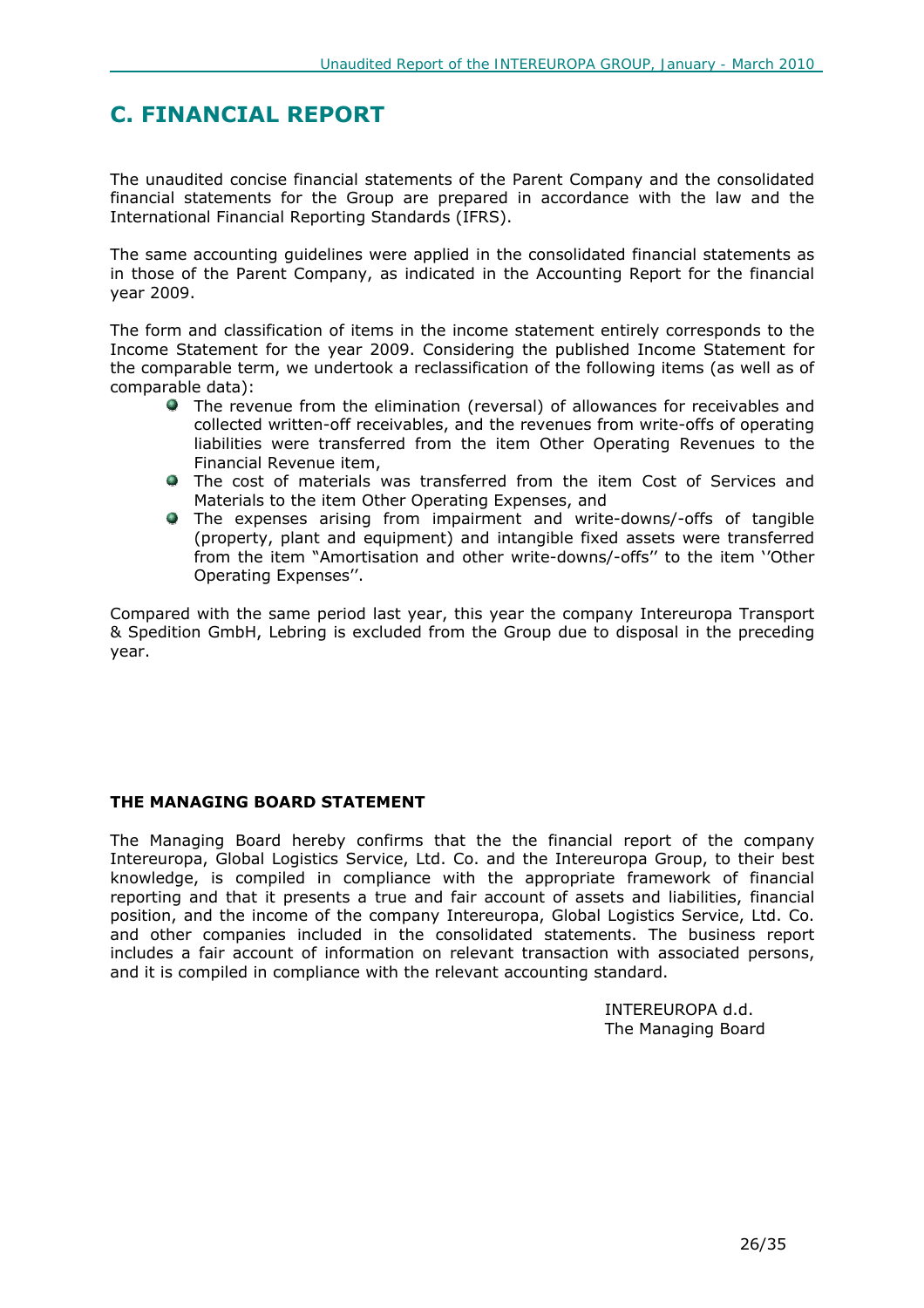# *1. FINANCIAL REPORT FOR THE INTEREUROPA GROUP*

# **1.1. Unaudited Financial Statements of the Intereuropa Group**

### **CONSOLIDATED INCOME STATEMENT FOR INTEREUROPA GROUP**

|                                                       | 1 January - 31 March 2010      |                                |  |  |  |
|-------------------------------------------------------|--------------------------------|--------------------------------|--|--|--|
| in € thousand                                         | <b>January - March</b><br>2010 | <b>January - March</b><br>2009 |  |  |  |
| <b>Sales revenues</b>                                 | 44,321                         | 48,858                         |  |  |  |
| Other operating revenues                              | 4,298                          | 1,032                          |  |  |  |
| Costs of services                                     | 26,534                         | 29,668                         |  |  |  |
| Labour costs                                          | 10,217                         | 11,899                         |  |  |  |
| Depreciation                                          | 3,535                          | 3,550                          |  |  |  |
| Other operating expenses                              | 3,907                          | 3,820                          |  |  |  |
| <b>Operating profit/loss</b>                          | 4,426                          | 953                            |  |  |  |
| Financial income                                      | 7,816                          | 1,202                          |  |  |  |
| Financial expenses                                    | 4,138                          | 5,041                          |  |  |  |
| <b>Profit/loss from financial operations</b>          | 3,678                          | $-3,839$                       |  |  |  |
| Result recognized according to equity method          |                                | 24                             |  |  |  |
| <b>Profit/loss from regular operations</b>            | 8,106                          | $-2,862$                       |  |  |  |
| Corporate income tax (with deferred tax)              | 1,744                          | 121                            |  |  |  |
| Net profit /loss for the period                       | 6,362                          | $-2,983$                       |  |  |  |
| Net profit or loss / non-controlling interest         | 124                            | 142                            |  |  |  |
| Net profit or loss / controlling interest             | 6,238                          | $-3,126$                       |  |  |  |
| Basic and diluted earnings per share (in $\epsilon$ ) | 0.79                           | $-0.40$                        |  |  |  |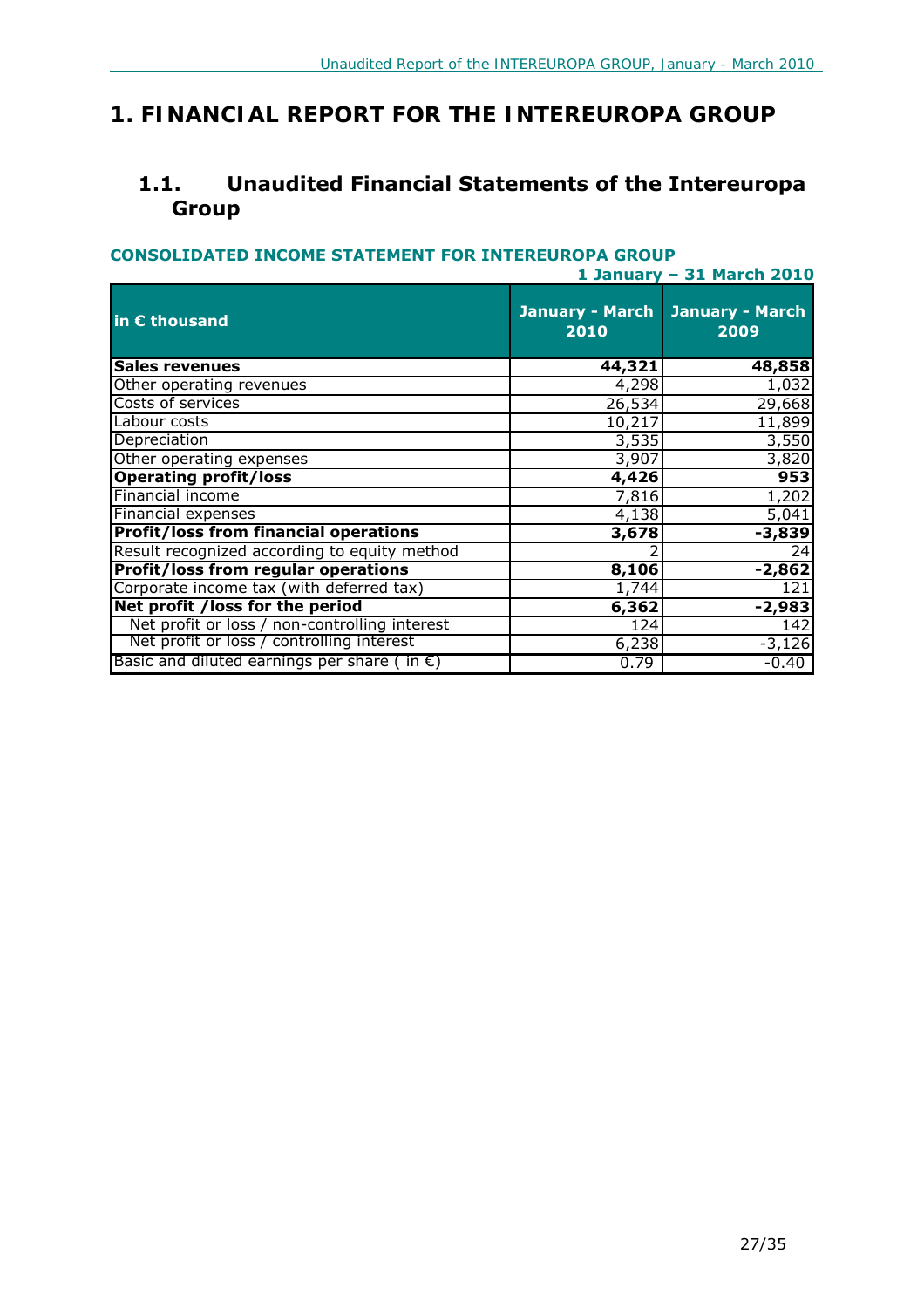#### **CONSOLIDATED STATEMENT OF FINANCIAL POSITION OF INTEREUROPA GROUP as at 31 March 2010**

| in € thousand                              |          | 31. 3. 2010 31. 12. 2009 |
|--------------------------------------------|----------|--------------------------|
| <b>ASSETS</b>                              |          |                          |
| Tangible fixed assets                      | 382,771  | 377,910                  |
| Investment property                        | 6,965    | 7,025                    |
| Intangible assets                          | 9,750    | 9,491                    |
| Other non-current operating assets         | 469      | 517                      |
| Deferred tax assets                        | 6,747    | 7,845                    |
| Loans given and deposits                   | 94       | 80                       |
| Investment in a jointly controlled company | 150      | 148                      |
| Other financial investments                | 3,837    | 3,805                    |
| <b>TOTAL NON-CURRENT ASSETS</b>            | 410,783  | 406,821                  |
| Available-for-sale assets                  | 6,527    | 10,180                   |
| Inventories                                | 232      | 203                      |
| Loans given and deposits                   | 1,192    | 2,764                    |
| Other financial investments                | $\Omega$ |                          |
| Short-term operating receivables           | 65,385   | 63,080                   |
| Short-term income tax receivables          | 802      | 899                      |
| Cash and cash equivalents                  | 6,667    | 5,318                    |
| <b>TOTAL CURRENT ASSETS</b>                | 80,805   | 82,449                   |
| <b>TOTAL ASSETS</b>                        | 491,588  | 489,270                  |
| <b>CAPITAL</b>                             |          |                          |
| Capital - controlling interest             | 186,907  | 178,705                  |
| Share capital                              | 32,976   | 32,976                   |
| Treasury shares                            | $-180$   | $-180$                   |
| Reserves                                   | 115,881  | 113,900                  |
| Retained earnings                          | 38,230   | 32,009                   |
| Capital - non-controlling interest         | 9,986    | 10,098                   |
| <b>TOTAL CAPITAL</b>                       | 196,893  | 188,803                  |
| <b>LIABILITIES</b>                         |          |                          |
| Provisions                                 | 3,510    | 3,804                    |
| Long-term borrowings                       | 107,466  | 107,009                  |
| Other long-term financial liabilities      | 2,830    | 2,206                    |
| Long-term operating liabilities            | 390      | 288                      |
| Deferred tax liabilities                   | 19,016   | 18,834                   |
| <b>TOTAL NON-CURRENT LIABILITIES</b>       | 133,212  | 132,141                  |
| Short-term borrowings                      | 112,088  | 115,481                  |
| Other short-term financial liabilities     | 452      | 465                      |
| Short-term operating liabilities           | 48,902   | 52,325                   |
| Short-term income tax liabilities          | 41       | $\overline{55}$          |
| <b>TOTAL CURRENT LIABILITIES</b>           | 161,483  | 168,326                  |
| <b>TOTAL LIABILITIES</b>                   | 294,695  | 300,467                  |
| <b>TOTAL CAPITAL AND LIABILITIES</b>       | 491,588  | 489,270                  |

# **1.2. Notes to Unaudited Financial Statements of Intereuropa Group**

# **a) Notes to CONSOLIDATED INCOME STATEMENT**

**Sales revenues** amounting to € 44,321 thousand represent the revenues from services rendered. Compared to the same term last year, these Revenues were by  $\epsilon$  4,537 thousand lower, while the **costs of services** were cut by € 3,134 thousand.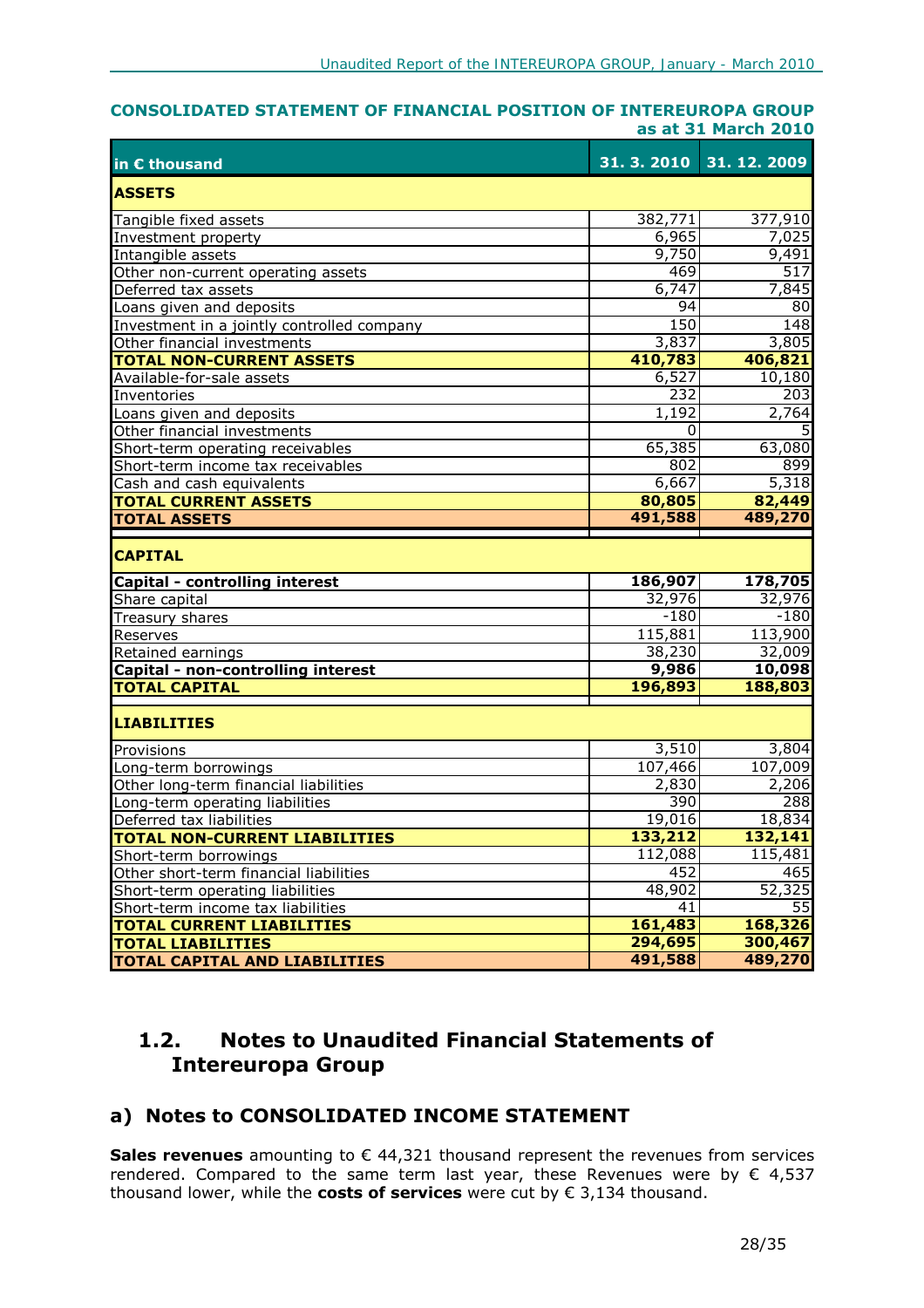**Other Operating Revenues** amount to € 4,298 thousand. The major part of them (€ 3,849 thousand) relates to the profits gained from the disposal of property items which were on the comparable cut-off date shown among the Assets available for sale, and to the proceeds from the disposal of other tangible fixed assets.

Under **Other operating expenses** amounting to € 3,907 thousand, the Cost of materials (2,916 thousand  $\epsilon$ ) stand for the essential portion.

**Financial expenses** amount to € 7,816 thousand. The highest share in this item is the net foreign exchange loss ( $\epsilon$  6,996 thousand) and the Revenues from elimination (reversal) of allowances for receivables and collected written-off receivables ( $\epsilon$  631 thousand).

**Financial expenses** amount to € 4,138 thousand. The highest amounts hereunder are the interest expenses ( $\epsilon$  2,598 thousand), followed by the expenses from derivative financial instruments ( $\epsilon$  789 thousand) and expenses from allowances and write-offs for receivables ( $\epsilon$  751 thousand). In the comparable term last year, the highest items were interest expenses ( $\epsilon$  2,274 thousand) and net foreign exchange losses ( $\epsilon$  2,116 thousand).

In the reporting term, the **Profit or loss from ordinary activities** came to € 8,106 thousand.

Taking into account the tax on corporate profit and deferred taxes, the Group generated the **Net Profit** of € 6,362 thousand.

### **b) Notes to CONSOLIDATED STATEMENT OF FINANCIAL POSITION**

Among **Long-term assets** we recorded the highest rise in **Tangible fixed assets (**€ 4,861 thousand) on the ground of increased foreign exchange gains that were higher than depreciation.

The decline in **short-term assets** was primarily due to the sale of property listed as the **Assets available for sale** (decrease by € 3,653 thousand). The rise was due to the increased short-term operating receivables (by  $\epsilon$  2,305 thousand).

On the Group level, the **Capital** amounts to at € 196,893 thousand and represents 40 percent of the liabilities to sources of funding. In the reporting term, it rose primarily on the account of the Net Profit ( $\epsilon$  6,362 thousand and the increase in reserves from translation by  $\epsilon$  1,945 thousand).

As of the end of reporting period of the Statement of Financial Position, the Group had  $\epsilon$ 3,510 thousand of unused **Provisions** and Long-term Deferred Revenues. The prevailing part comprises the provisions for pensions and similar obligations.

The **long-term received loans** amount to € 107,466 thousand. Compared to the cut-off date a year ago, this amount increased by  $\epsilon$  457 thousand.

**Other Long-term financial liabilities** amount to € 2.830 thousand. They are valued at fair value through profit or loss and represent the net present value of the derivative financial instrument for hedging against interest rate risk.

The **Short-term received loans** amounted to € 112,088 thousand and recorded a decrease of € 3,393 thousand.

**Short-term operating liabilities** amounting to € 48,902 thousand primarily (€ 40,425 thousand) relate to the liabilities to suppliers.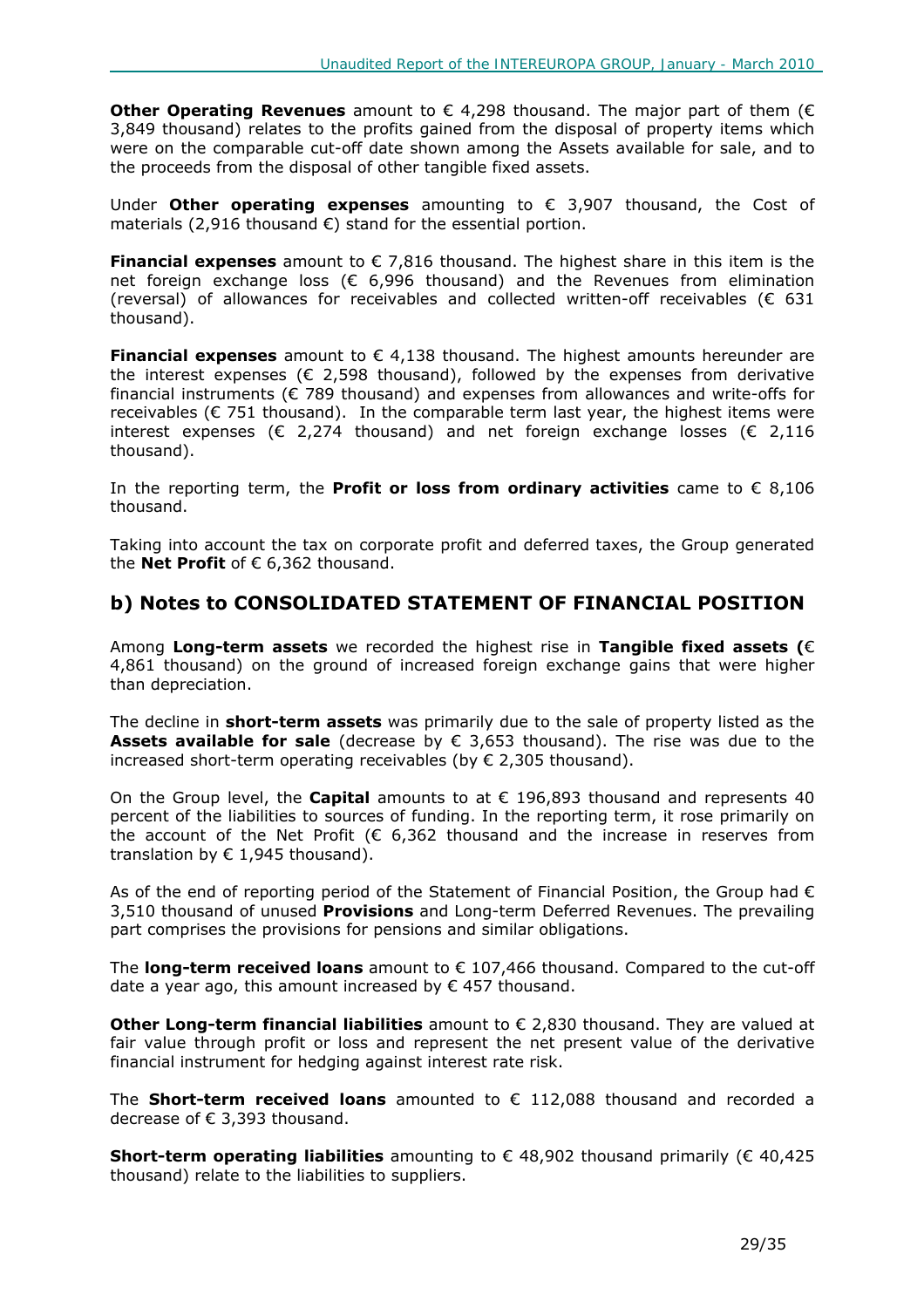### **INFORMATION ACCORDING TO BUSINESS SEGMENTS**

### **FOR JANUARY – MARCH 2010**

|                                                         | <b>Slovenia</b> |         | <b>Croatia</b> |            | <b>Montenegro</b> |            |
|---------------------------------------------------------|-----------------|---------|----------------|------------|-------------------|------------|
|                                                         | Jan-            | Jan-    | Jan-           | Jan-       | Jan-,             | Jan-       |
|                                                         | <b>Mar</b>      | Mar     | <b>Mar</b>     | <b>Mar</b> | <b>Mar</b>        | <b>Mar</b> |
| in $\varepsilon$ thousand                               | 2010            | 2009    | 2010           | 2009       | 2010              | 2009       |
| <b>Revenues from external customers</b>                 | 27,505          | 31,521  | 7,487          | 8,178      | 1,264             | 1,755      |
| Revenues from business with other segments              | 2,720           | 3,280   | 172            | 253        | 35                | 11         |
| <b>Total revenues</b>                                   | 30,225          | 34,802  | 7,660          | 8,431      | 1,298             | 1,766      |
| <b>Depreciation</b>                                     | 1,928           | 2,112   | 634            | 708        | 162               | 157        |
| Operating profit or loss                                | 4,059           | $-210$  | 819            | 1,083      | 165               | 97         |
| <b>Revenues from interest rates</b>                     | 1,175           | 1,640   | 89             | 240        | 12                | 17         |
| <b>Expenses from interest rates</b>                     | 2,351           | 1,994   | 264            | 367        | <sup>0</sup>      | 2          |
| Net profit or loss from ordinary activities             | 2,126           | $-186$  | 728            | 537        | 140               | 98         |
| Corporate income tax                                    | 411             |         | 107            | 107        | 21                | 13         |
| <b>Assets</b>                                           | 394,732         | 397,144 | 92,522         | 76,973     | 23,710            | 23,992     |
| Tangible fixed assets under construction                | 2,316           | 2,216   | 87             | 4,937      | 527               | 395        |
| Long-term assets                                        | 318,196         | 259,520 | 71,615         | 56,474     | 20,887            | 21,311     |
| <b>Operating liabilities</b>                            | 47,148          | 46,751  | 12,302         | 10,543     | 821               | 876        |
| <b>Financial liabilities</b>                            | 202,455         | 191,304 | 20,238         | 21,254     | 286               | 319        |
| Investment in jointly controlled entities               | 75              | 75      |                |            |                   | 0          |
| Revenues from investment in jointly controlled entities | $\Omega$        | 109     |                |            | $\Omega$          | $\Omega$   |

|                                                         | <b>Russia</b> |                | <b>Others</b> |            | <b>Group</b> |          |
|---------------------------------------------------------|---------------|----------------|---------------|------------|--------------|----------|
|                                                         | Jan-          | Jan-           | Jan-          | Jan-       | Jan-         | Jan-     |
|                                                         | Mar           | <b>Mar</b>     | <b>Mar</b>    | <b>Mar</b> | <b>Mar</b>   | Mar      |
| in € thousand                                           | 2010          | 2009           | 2010          | 2009       | 2010         | 2009     |
| Revenues from external customers                        | 1,248         | 934            | 6,771         | 6,465      | 44,321       | 48,858   |
| Revenues from business with other segments              |               |                | 362           | 482        |              | 0        |
| <b>Total revenues</b>                                   | 1,248         | 934            | 7,133         | 6,947      | 44,321       | 48,858   |
| <b>Depreciation</b>                                     | 503           | 191            | 308           | 383        | 3,535        | 3,550    |
| Operating profit or loss                                | $-809$        | $-550$         | 193           | 309        | 4,426        | 953      |
| Revenues from interest rates                            | 13            | 13             |               |            | 184          | 413      |
| <b>Expenses from interest rates</b>                     | 164           | 541            | 100           | 146        | 2,598        | 2,274    |
| Net profit or loss from ordinary activities             | 6,156         | $-3,871$       | 62            | 45         | 8,106        | $-2,862$ |
| Corporate income tax                                    | 1,187         | $-21$          | 18            | 14         | 1,744        | 121      |
| Assets                                                  | 108,730       | 111,216        | 42,874        | 42,366     | 491,588      | 447,284  |
| Tangible fixed assets under construction                |               |                |               |            |              |          |
| Long-term assets                                        | 90,001        | 99,321         | 35,912        | 35,156     | 410,783      | 351,556  |
| <b>Operating liabilities</b>                            | 18,681        | 7,787          | 7,912         | 7,281      | 71,859       | 63,101   |
| <b>Financial liabilities</b>                            | 63,594        | 103,782        | 9,407         | 11,216     | 295,980      | 327,875  |
| <b>Investment in jointly controlled entities</b>        |               |                |               |            | 150          | 125      |
| Revenues from investment in jointly controlled entities |               | $\overline{0}$ |               |            |              | 24       |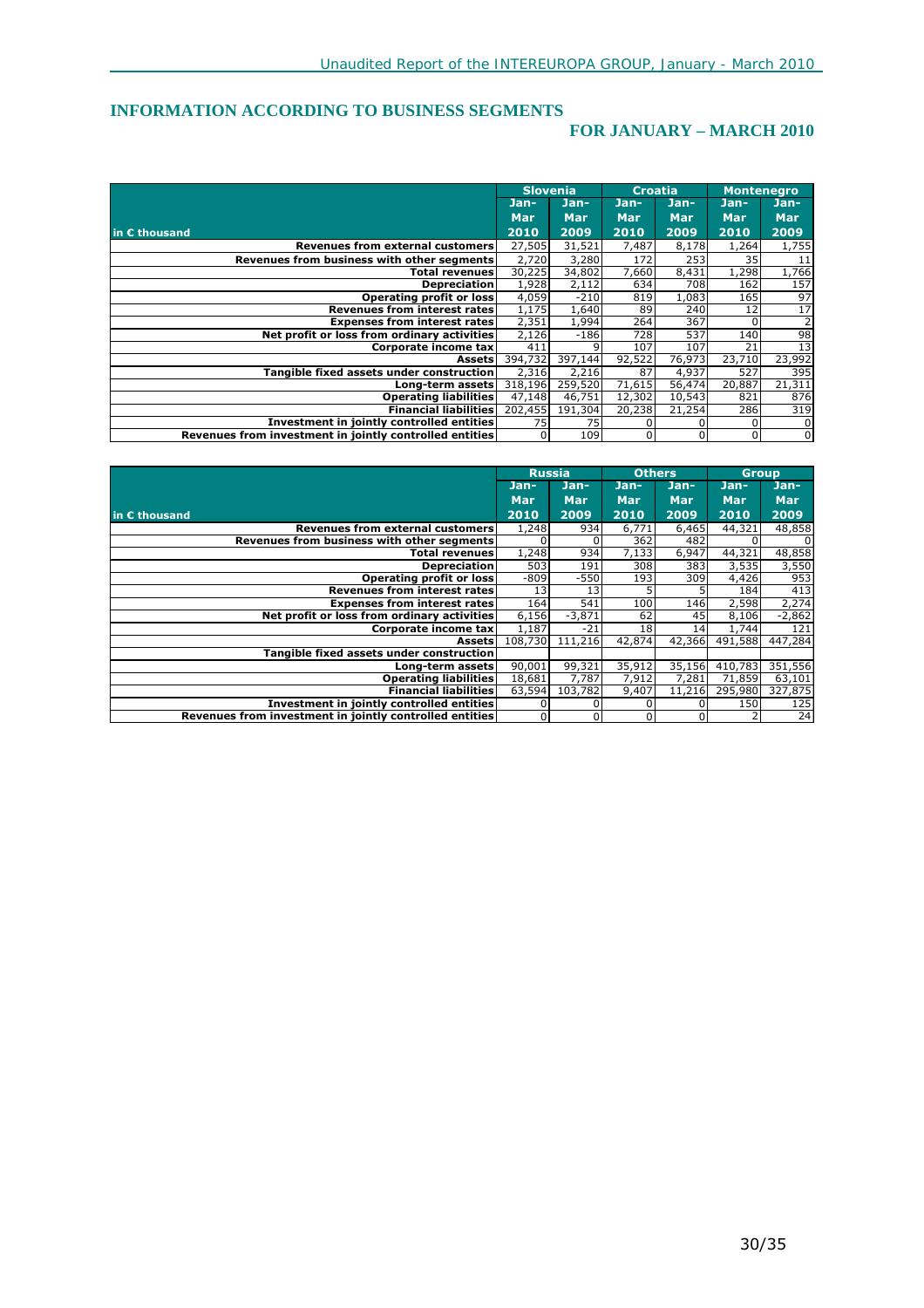# *2. FINANCIAL REPORT FOR INTEREUROPA D.D.*

### **2.1. Unaudited Financial Statements of the Company Intereuropa d.d.**

### **INCOME STATEMENT OF INTEREUROPA d.d.**

|                                                       | 1 January - 31 March 2010      |                                |  |  |
|-------------------------------------------------------|--------------------------------|--------------------------------|--|--|
| in € thousand                                         | <b>January - March</b><br>2010 | <b>January - March</b><br>2009 |  |  |
| <b>Sales revenues</b>                                 | 22,586                         | 26,787                         |  |  |
| Other operating revenues                              | 3,917                          | 78                             |  |  |
| Costs of services                                     | 15,693                         | 19,309                         |  |  |
| Labour costs                                          | 4,542                          | 5,660                          |  |  |
| Depreciation                                          | 1,100                          | 1,174                          |  |  |
| Other operating expenses                              | 1,136                          | 867                            |  |  |
| <b>Operating profit/loss</b>                          | 4,032                          | $-144$                         |  |  |
| Financial income                                      | 1,454                          | 2,259                          |  |  |
| Financial expenses                                    | 3,306                          | 2,181                          |  |  |
| <b>Profit/loss from financial operations</b>          | $-1,852$                       | 78                             |  |  |
| <b>Profit/loss from regular operations</b>            | 2,180                          | $-67$                          |  |  |
| Corporate income tax (with deferred tax)              | 403                            |                                |  |  |
| Net profit/loss for the period                        | 1,777                          | $-69$                          |  |  |
| Basic and diluted earnings per share (in $\epsilon$ ) | 0.23                           | $-0.01$                        |  |  |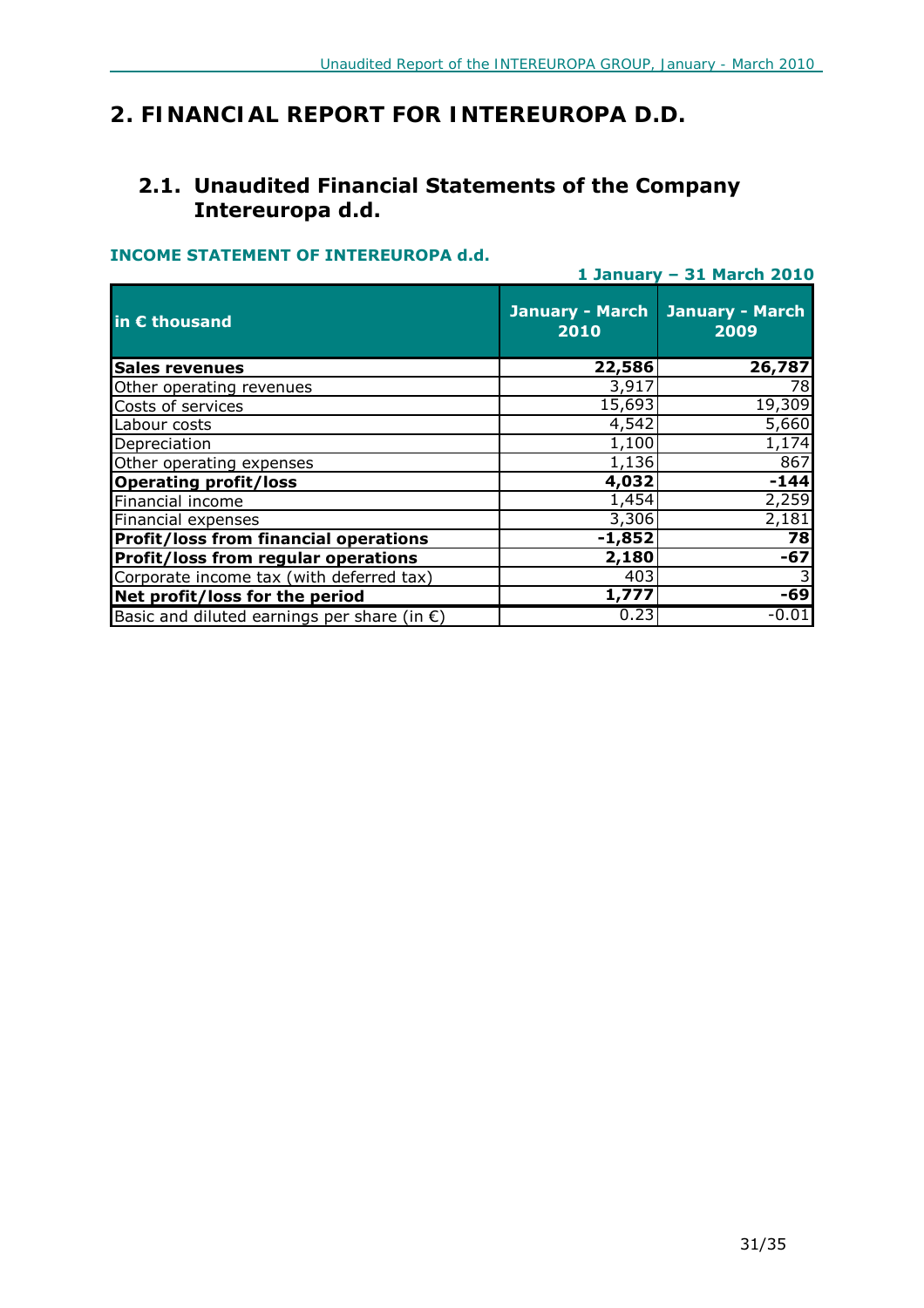### **STATEMENT OF FINANCIAL POSITION OF INTEREUROPA d.d.**

| as of 31 March 2010                        |           |            |
|--------------------------------------------|-----------|------------|
| in € thousand                              | 31.3.2010 | 31.12.2009 |
| <b>ASSETS</b>                              |           |            |
| Tangible fixed assets                      | 161,914   | 162,893    |
| Investment property                        | 6,281     | 6,335      |
| Intangible assets                          | 4,676     | 4,586      |
| Other non-current operating assets         | 454       | 499        |
| Deferred tax assets                        | 3,224     | 3,628      |
| Loans given and deposits                   | 43,216    | 20,788     |
| Investment in subsidiaries                 | 82,032    | 82,032     |
| Investment in a jointly controlled company | 75        | 75         |
| Other financial investments                | 3,760     | 3,728      |
| <b>TOTAL NON-CURRENT ASSETS</b>            | 305,632   | 284,564    |
| Available-for-sale assets                  | 0         | 3,684      |
| Inventories                                | 28        | 24         |
| Loans given and deposits                   | 29,515    | 82,332     |
| Short-term operating receivables           | 37,371    | 38,806     |
| Short-term income tax receivables          | 112       | 97         |
| Cash and cash equivalents                  | 143       | 625        |
| <b>TOTAL CURRENT ASSETS</b>                | 67,169    | 125,568    |
| <b>TOTAL ASSETS</b>                        | 372,801   | 410,132    |
| <b>CAPITAL</b>                             |           |            |
| Share capital                              | 32,976    | 32,976     |
| Treasury shares                            | $-180$    | $-180$     |
| Reserves                                   | 103,910   | 103,878    |
| Retained earnings                          | 1,777     |            |
| <b>TOTAL CAPITAL</b>                       | 138,483   | 136,674    |
| <b>LIABILITIES</b>                         |           |            |
| Provisions                                 | 1,990     | 2,169      |
| Long-term borrowings                       | 93,320    | 93,320     |
| Other long-term financial liabilities      | 2,647     | 2,024      |
| Long-term operating liabilities            | 0         | 0          |
| Deferred tax liabilities                   | 14,169    | 14,169     |
| <b>TOTAL NON-CURRENT LIABILITIES</b>       | 112,126   | 111,682    |
| Short-term borrowings                      | 98,211    | 101,065    |
| Other short-term financial liabilities     | 165       | 172        |
| Short term operating liabilities           | 23,816    | 60,539     |
| <b>TOTAL CURRENT LIABILITIES</b>           | 122,192   | 161,776    |
| <b>TOTAL LIABILITIES</b>                   | 234,318   | 273,458    |
| <b>TOTAL CAPITAL AND LIABILITIES</b>       | 372,801   | 410,132    |

### **2.2. Notes to the Unaudited Financial Statements of the Company Intereuropa d.d.**

# **a) Notes to INCOME STATEMENT**

The Sales revenues amounting to  $\epsilon$  22,586 thousand represent the revenues from services rendered. Compared to the same term last year, these Revenues were by € 4,201 thousand lower, while the costs of services were cut by  $\epsilon$  3,616 thousand.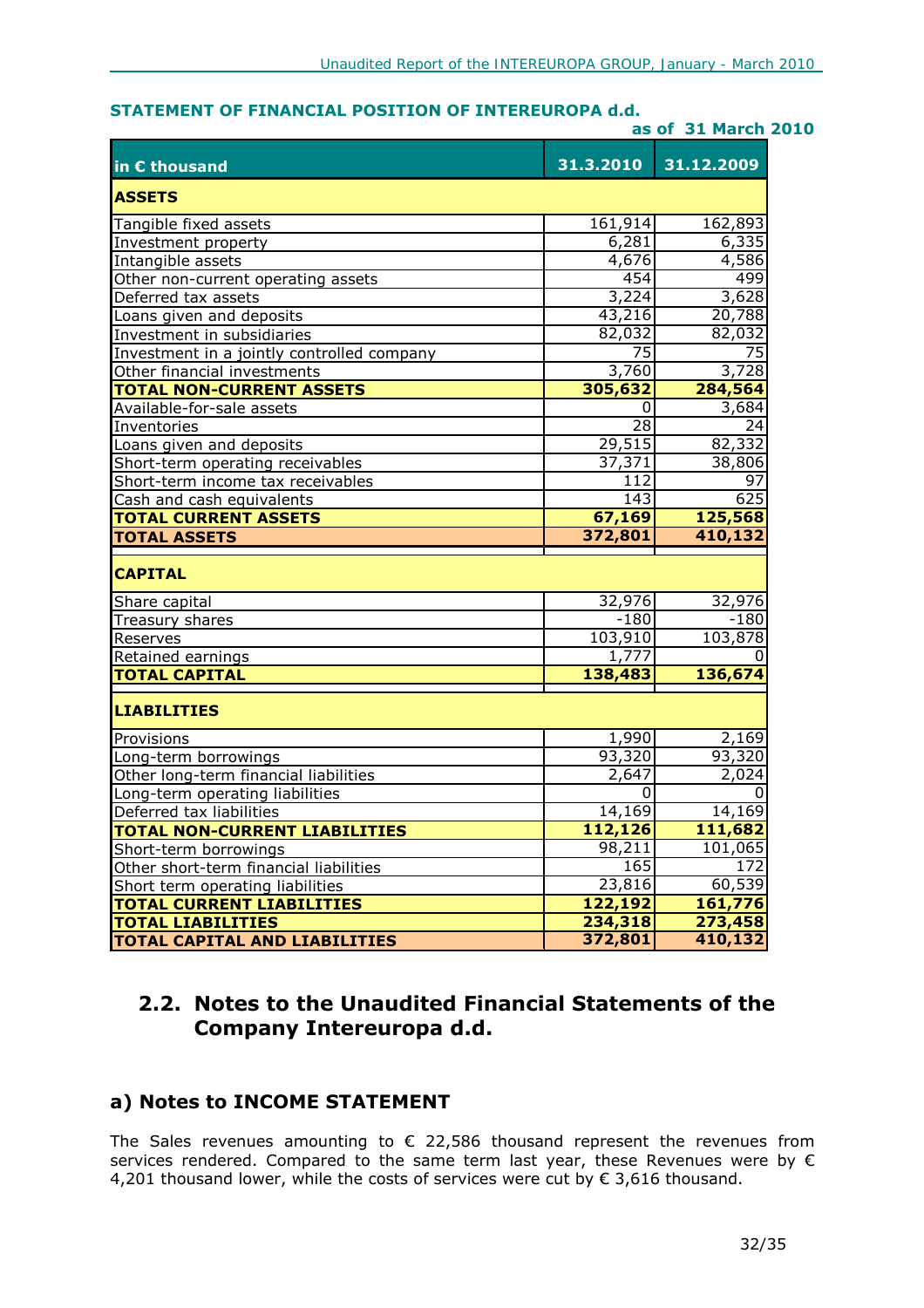**Other Operating Revenues** amount to € 3,917 thousand. The major part of them (€ 3,731 thousand) relates to the profits gained from the disposal of property items which were on the comparable cut-off date shown among the Assets available for sale, and to the proceeds from the disposal of other tangible fixed assets.

Under **Other operating expenses** amounting to € 1,136 thousand, the Cost of materials (664 thousand  $\epsilon$ ) stand for the highest portion.

**Financial expenses** amount to  $\epsilon$  1,454 thousand. The major part ( $\epsilon$  1,168 tousand) is interest expenses.

**Financial expenses** amount to € 3,306 thousand. The highest amounts hereunder are the interest expenses ( $\epsilon$  2,304 thousand), followed by the expenses from derivative financial instruments ( $\epsilon$  759 thousand) and expenses from allowances and write-offs for receivables ( $\epsilon$  226 thousand) and net foreign exchange losses ( $\epsilon$  17 thousand).

In the reporting term, the **Profit or loss from ordinary activities** came to  $\epsilon$  2,180 thousand.

Taking into account the tax on corporate profit and deferred taxes, the Company generated the **Net Profit** of € 1,777 thousand.

### **b) Notes to STATEMENT OF FINANCIAL POSITION**

The **Property, plant and equipment** decreased mainly on account of depreciation.

In the **Long-term loans granted** we recorded an increase of € 22,428 thousand. The prevailing portion of the increase ( $\epsilon$  17,800 thousand) relates to refinancing of shortterm loans into long-term loans granted to the affiliated companies.

The **Assets available for sale**, which amounted to € 3,864 thousand as at 31 December 2009 and comprised real property held for sale, were all sold.

In **Short-Term Operating Receivables**, there was a decrease in the item Short-term receivables due from customers outside the Group (by  $\epsilon$  2,273 thousand).

The **capital** expresses equity financing of the Company and is regarded as its liability to the owners. As of 31.03.2010, it amounts to 37 percent of all liabilities in broader sense.

As of the end of reporting period of the Statement of Financial Position, the Company had € 1,990 thousand of unused **Provisions** and Long-term Deferred Revenues. The prevailing part comprises the provisions for pensions and similar obligations.

The **Long-term loans received** amount to € 93,320 thousand and remained on the same level as on the comparable cut-off date a year ago.

**Other Long-term financial liabilities** amount to € 2,647 thousand. They are valued at fair value through profit or loss and represent the net present value of the derivative financial instrument for hedging against interest rate risk.

**Short-term operating liabilities** of € 23,816 thousand primarily relate to the liabilities to suppliers. Short-term operating liabilities to the companies in the Group decreased primarily as a result of the settled liability for the capital increase of the affiliate OOO Intereuropa East, Moscow.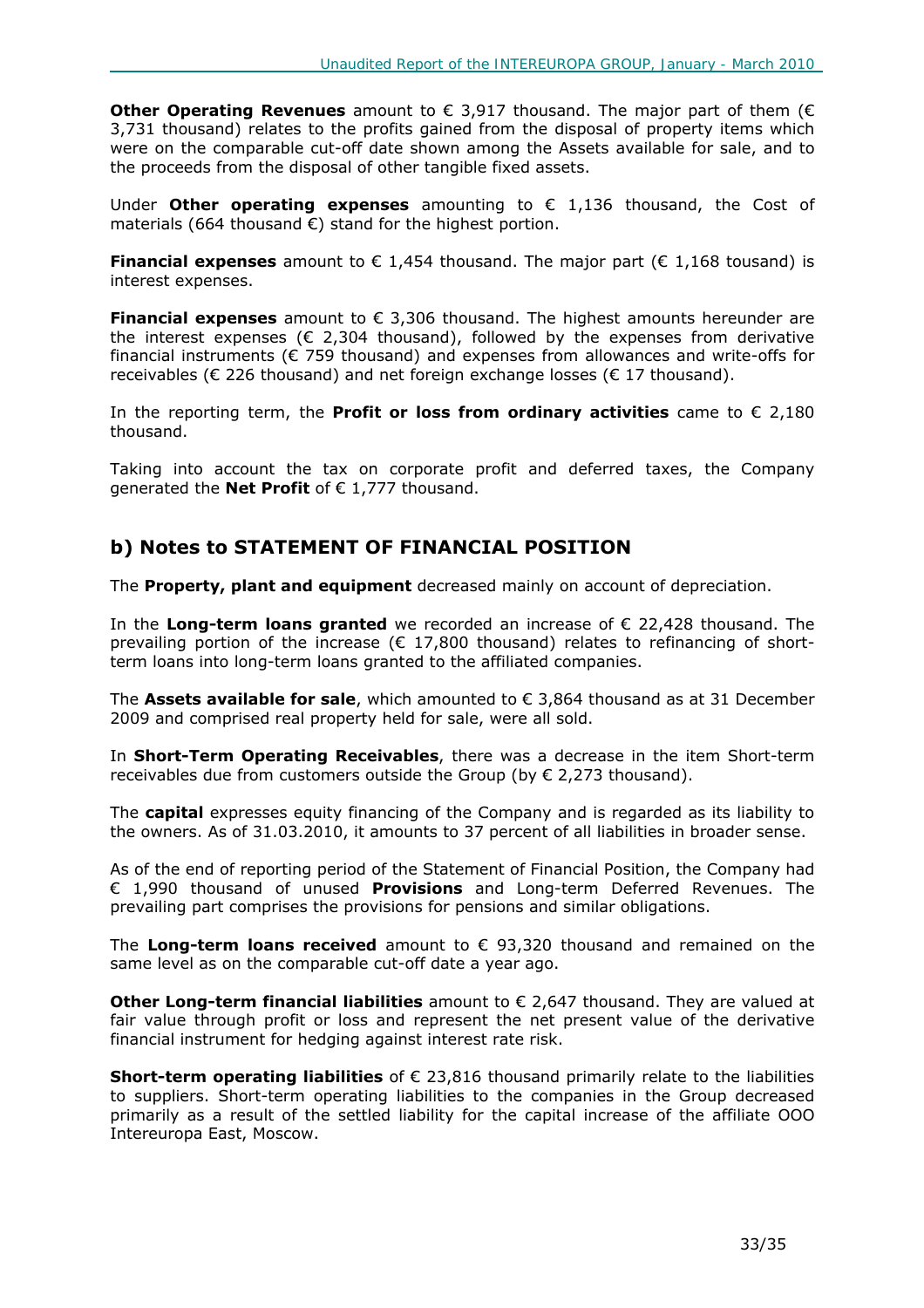# **D. CONCLUSION**

The logistics industry is directly subject to changes in the level of economic activity. Despite an improvement in the economic sentiment indicators in the initial months of the current year, no accelerated recovery trend has been felt in the economies of Europe and Slovenia yet. In the key markets of the Intereuropa Group, in the South-East of Europe, where we command the largest market shares, the economic activity was still fairly moderate during the past period.

The Intereuropa Group recorded **€ 44.3 million of sales revenue** in the first quarter of the year 2010, which was 11 percent behind the sales target. Compared with the same period a year ago, the sales revenues achieved in the reporting term was 9 percent lower. If a part of the UPS product sales in the year 2009 was excluded for the sake of comparison, this reduction would come to 5 percent. The most successful segment in the Group was Land Transport, with a 6 percent higher result than a year ago, but still 6 percent below the target. The decline in the car logistics and in the UPS product operations were the main reasons for the highest fall (34 percent) in the sales in the Intercontinental Transport. After the UPS product was excluded – this product is only marketed in Bosnia and Herzegovina now, the Intercontinental Transport saw a drop of 24 percent.

In accordance with the business plan for the year 2010, which restricts investments only to the completion of investments in property, plant, and equipment that were started in the past, we realized the investments in the amount of  $\epsilon$  1.0 million.

In the first quarter of the year 2010 the Group achieved **€ 8.0 million** as **Earnings Before Interest, Tax, Depreciation and Amortisation** (EBITDA), and exceeded the planned result by 24 percent. The **operating result** at the end of the reporting period came to **€ 4.4 million** and was twice higher than the plan. If the effects of one-off transaction - the sale of property at Šmartinska cesta in Ljubljana ( $\epsilon$  3.7 million) in the year 2010 and the proceeds from the sale of fixed assets in the year 2009 were excluded, the EBITDA would be 6 percent lower and the operating result 41 percent higher than a year ago. If we further exclude the part of operations of the UPS product from the operating result 2009, the profit /loss on the Group level would be  $\epsilon$  0.7 million and 66 percent better ( $\epsilon$  +0.3 million) than in the same term of 2009.

The **Financing profit or loss** for the reporting period came to **€ 4.7 million**. Among the financial revenues we recorded  $\epsilon$  7.0 million revenues from foreign exchange differences (the company Intereuropa East, Moscow), and on the expenses side there were  $\epsilon$  0.8 million of expenses from revaluation of financial instruments for hedging against interest rate risk. If we excluded these two transactions, the financing result would come to  $\epsilon$  -2.6 million.

#### The **Profit or Loss from ordinary activities** in the reporting term came to **€ 8.1 million** and **the net profit** after taxes was **€ 6.4 million.**

The Company's **Balance Sheet Total** at the end of reporting period was **€ 492 million** and has not changed essentially since the year-end 2009. Since the year-end 2009, the share of financial liabilities in the structure of sources fell by 0.7 percentage point to 45.3 percent, while the share of capital in the Liabilities structure of sources rose by 1.5 percentage point to the level of 40.1 percent.